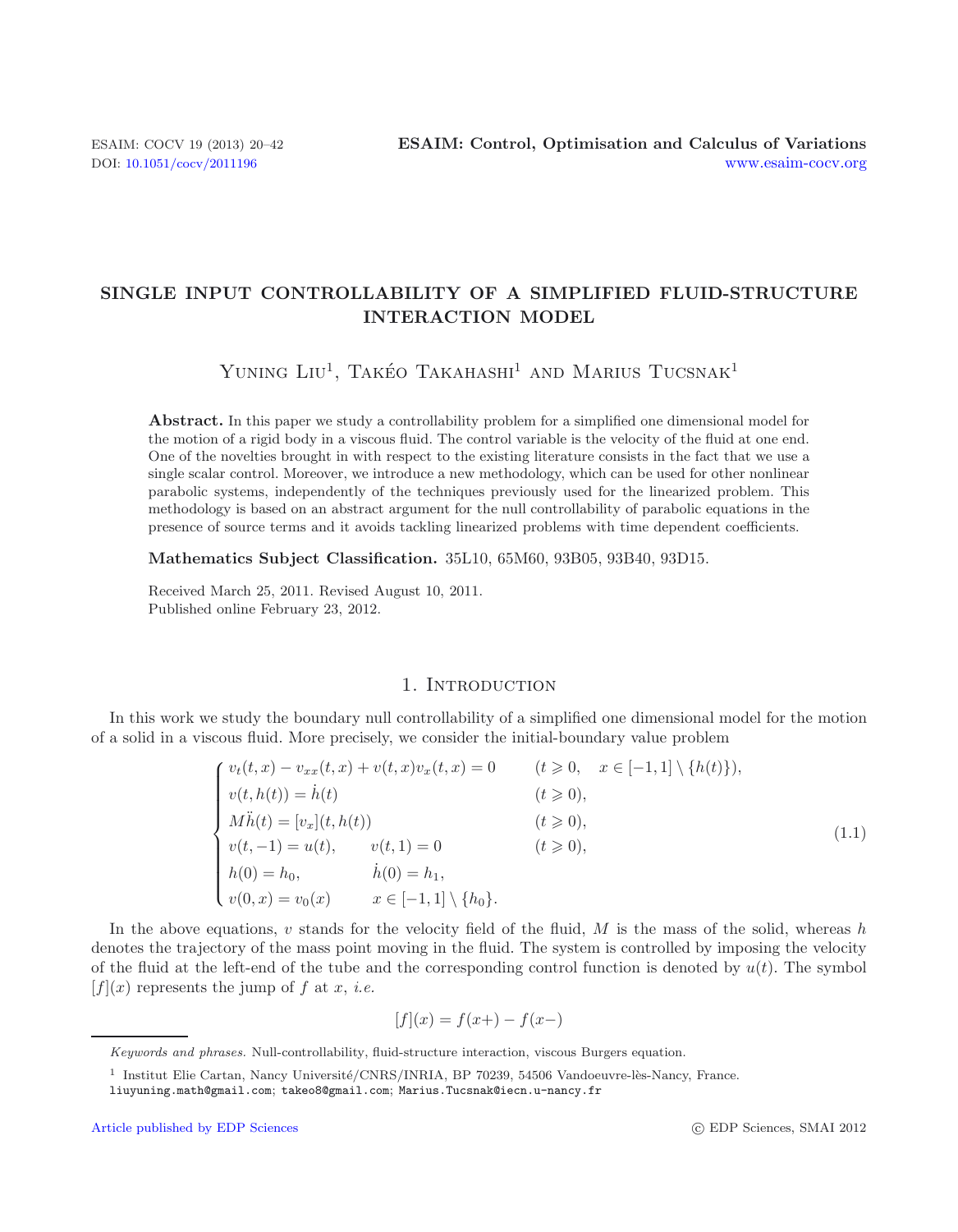where  $f(x-)$  and  $f(x+)$  denote the left and right limits of f at x, respectively. We write  $v_t$ ,  $v_x$ ,  $v_{xx}$  for the derivatives of v with respect to t, x and for the second derivative of v with respect to x. If a function only depends on t, we just write h and h for the first and second derivatives of h with respect to t.

This simplified model has been introduced by Vázquez and Zuazua in [\[17\]](#page-22-0), where the well-posedness (with  $(-1, 1)$  replaced by R) has been considered (see also [\[16\]](#page-22-1)). The null controllability with controls at both ends has been considered by Doubova and Fernández-Cara in [\[4\]](#page-22-2). In this work the authors use a linearized problem with variable time-dependent coefficients, which is tackled by using the global Carleman estimates for the heat equation (see Imanuvilov and Fursikov [\[6](#page-22-3)]). As stated in [\[4\]](#page-22-2), Remark 1.2, this methodology does not allow to extend the obtained results to the case of a control acting at only one end, due to the lack of connectivity of the fluid domain. In this work we tackle the case of controls acting at only one end by using a quite different strategy, which does not appeal at any Carleman estimate. Firstly, our linearized problem is with constant coefficients, so it can be tackled by spectral calculations combined with a classical method due to Fattorini and Russell. Secondly, we introduce a new iterative algorithm for the null-controllability in presence of source terms. The proposed iterative method for null-controllability in presence of source terms is of independent interest and therefore it is presented in an abstract setting. Note that this iterative method uses an idea going back to Lebeau and Robbiano [\[10\]](#page-22-4), which consists in controlling a part of the state trajectory and using the dissipative character of parabolic equations to steer the remaining part to zero (see also Miller [\[11\]](#page-22-5), Tenenbaum and Tucsnak [\[13](#page-22-6)]). Finally, we use a fixed point method introduced in Imanuvilov [\[9\]](#page-22-7) and also used in Imanuvilov and Takahashi [\[8](#page-22-8)].

We also mention that similar controllability questions for the "full model" (*i.e.*, involving two or three dimensional Navier-Stokes equations coupled with Newton's laws for rigid bodies) have been investigated in Boulakia and Osses [\[2\]](#page-22-9) and in [\[8\]](#page-22-8).

<span id="page-1-0"></span>The main result in this paper asserts that the system  $(1.1)$  is locally null controllable in a neighborhood of zero and it can be stated as follows.

**Theorem 1.1.** Let  $\tau > 0$ . There exists  $r > 0$  such that for every  $h_0 \in (-1,1)$ ,  $h_1 \in \mathbb{R}$ ,  $v_0 \in H_0^1(-1,1)$ ,  $v_0(h_0) = h_1$ , satisfying  $|h_0| + |h_1| + ||v_0||_{H_0^1(-1,1)} \leq r$ , there exists  $u \in C[0,\tau]$  such that the solution of  $(1.1)$ *satisfies*

$$
v \in L^2([0, \tau], H^2((-1, 1) \setminus \{h(t)\}) \cap C([0, \tau], H^1(-1, 1)), \quad h \in C^1[0, \tau],
$$

*together with*

$$
\dot{h}(\tau) = 0, \quad v(\tau, \cdot) = 0 \quad and \quad h(\tau) = 0. \tag{1.2}
$$

**Remark 1.2.** The above result can be extended to show that, given  $\tau > 0$ , any initial state  $\sqrt{ }$  $\overline{\phantom{a}}$  $v_0$  $h_0$  $h_1$ ⎤ | with small

enough norm in  $L^2(-1, 1) \times \mathbb{R} \times \mathbb{R}$  can be steered to rest in time  $\tau$ . To prove this fact, we take the control u equal to zero for  $t \in [0, \tau/2]$  and we note that, by classical results on parabolic equations, we have

$$
v(\tau/2, \cdot) \in H_0^1(-1, 1), \qquad v(\tau/2, h(\tau/2)) = \dot{h}(\tau/2).
$$

We can thus conclude by controlling the system for  $t \geq \tau/2$  (this fact is possible due to the above regularity property and to Thm. [1.1\)](#page-1-0).

The outline of the remaining part of this work is the following. In Section [2](#page-2-0) we first recall some known results on null-controllability of parabolic equations and then we introduce a new iterative method for null controllability in the presence of source terms. This method, whose precise statement is given in Proposition [2.3,](#page-4-0) gives a general iterative framework to tackle source terms and, when applied to a given PDE system, does not require the use of Carleman estimates. In Section [3](#page-9-0) we prove the null internal controllability for an auxiliary linear system, associated to [\(1.1\)](#page-0-0), by combining some spectral estimates with the results from Section [2.](#page-2-0) Finally, Section [4](#page-16-0) is devoted to the proof of the main result.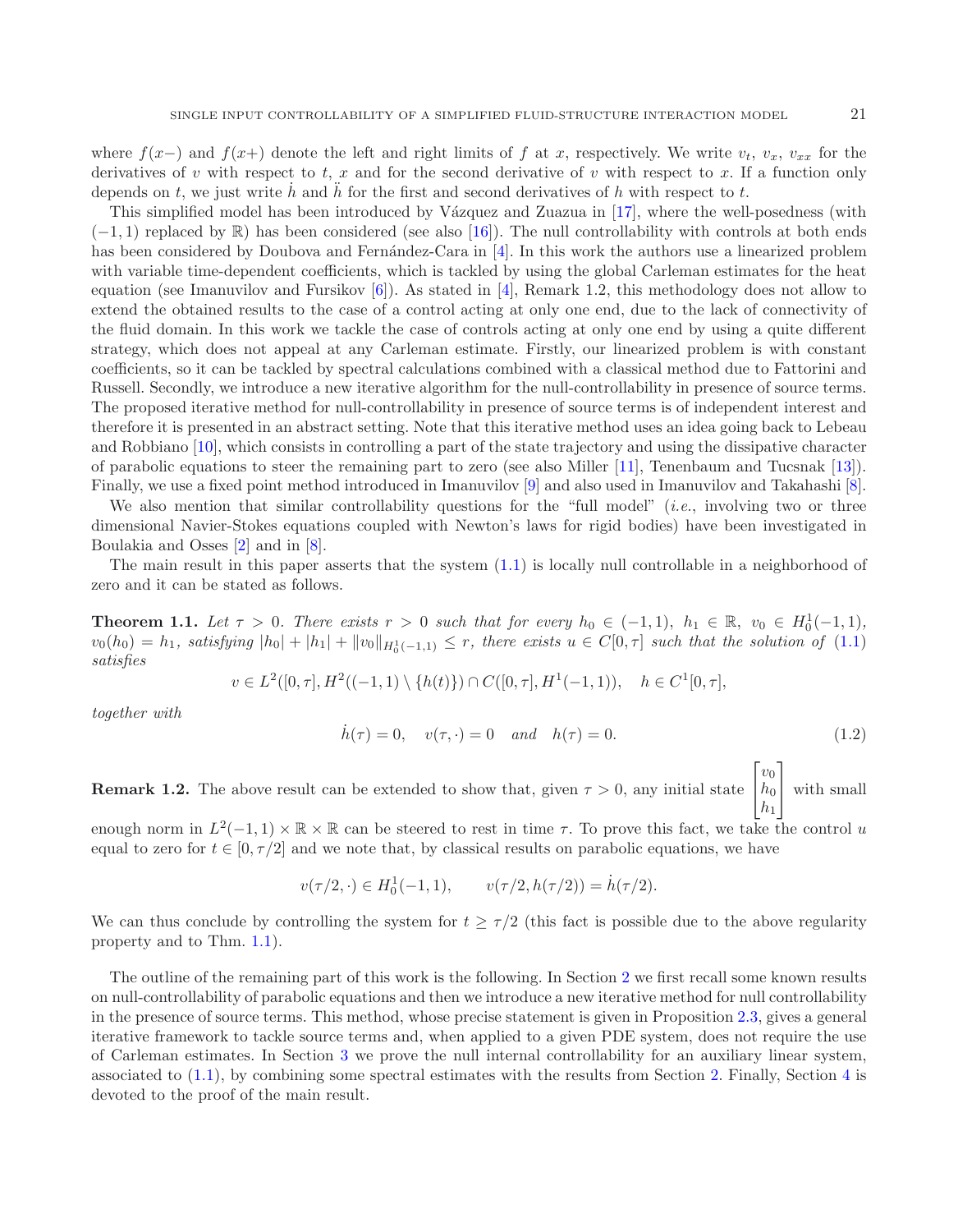#### <span id="page-2-1"></span><span id="page-2-0"></span>22 Y. LIU *ET AL.*

# 2. Some background on null-controllability

We begin this section by briefly recalling some basic facts on the null-controllability of systems with negative generator. We next give the main result in this section, which concerns the controllability of these systems in the presence of a source term.

Throughout this section,  $X$  and  $U$  are Hilbert spaces which are identified with their duals,  $T$  is a strongly continuous semigroup on X, with generator  $A: \mathcal{D}(A) \to X$  and  $B \in \mathcal{L}(U, X)$ . The inner product and the norm in X are simply denoted by  $\langle \cdot, \cdot \rangle$  and  $\|\cdot\|$ , respectively. We first consider classical linear control systems of the form

$$
\begin{cases}\n\dot{z} = Az + Bu, \\
z(0) = z_0 \in X.\n\end{cases}
$$
\n(2.1)

**Definition 2.1.** For  $\tau > 0$ , the pair  $(A, B)$  is said null-controllable in time  $\tau$  if for every  $z_0 \in X$  there exists  $u \in L^2([0, \tau], U)$  such that the solution of  $(2.1)$  satisfies  $z(\tau) = 0$ .

This means that for every  $z_0 \in X$ , the set

$$
\mathcal{C}_{\tau,z_0} := \big\{ u \in L^2([0,\tau],U) \ | \ z(\tau) = 0 \big\},\
$$

is non empty. The quantity

<span id="page-2-2"></span>
$$
K(\tau) := \sup_{\|z_0\|=1} \inf_{u \in C_{\tau,z_0}} \|u\|_{L^2([0,\tau],U)}
$$

is then called the *control cost in time*  $\tau$ . If the pair  $(A, B)$  is null-controllable in any time  $\tau > 0$ , then it is known (see, for instance,  $[7]$  $[7]$ , Thm. 3.1) that

$$
K: \mathbb{R}^+ \to \mathbb{R}^+ \quad \text{is continuous, non-increasing and } \lim_{\tau \to 0^+} K(\tau) = +\infty. \tag{2.2}
$$

The above definition for the control cost implies that for every function  $\gamma : \mathbb{R}^+ \to \mathbb{R}^+$ , with  $K(t) < \gamma(t)$  for every  $t > 0$ , and for every  $\tau > 0$ , there exists a control driving the solution of [\(2.1\)](#page-2-1) to rest in time  $\tau$  such that

<span id="page-2-4"></span><span id="page-2-3"></span>
$$
||u||_{L^{2}([0,\tau],U)} \leq \gamma(\tau)||z_{0}|| \qquad (z_{0} \in X). \tag{2.3}
$$

We first recall a result which essentially goes back to Fattorini and Russell [\[5\]](#page-22-11). However, in order to have the precise statement we need in this work and in order to make the control cost precise, we give a short proof below.

<span id="page-2-5"></span>**Proposition 2.2.** *Assume that* A *is a negative operator, admitting an orthonormal basis of eigenvectors*  $(\varphi_k)_{k\geqslant 1}$  and with the corresponding decreasing sequence of eigenvalues  $(-\lambda_k)_{k\geqslant 1}$  satisfying

$$
\inf_{k\geqslant 0} (\lambda_{k+1} - \lambda_k) = s > 0,
$$
\n
$$
(2.4)
$$

$$
\lambda_k = rk^2 + O(k) \qquad (k \to \infty), \tag{2.5}
$$

*for some* r > 0*. Moreover, assume that* U *is a separable Hilbert space and that there exists a constant* m > 0 *such that the adjoint operator* B<sup>∗</sup> *satisfies*

$$
||B^*\varphi_k||_U \geqslant m \qquad (k \geqslant 1). \tag{2.6}
$$

*Then the pair*  $(A, B)$  *is null-controllable in any time*  $\tau > 0$  *and there exist positive constants* M, C, depending *only on*  $(\lambda_k)_{k>1}$  *and on* m, *such that the control cost* K *satisfies* 

$$
K(\tau) < C\mathrm{e}^{\frac{M}{\tau}} \quad (\tau > 0).
$$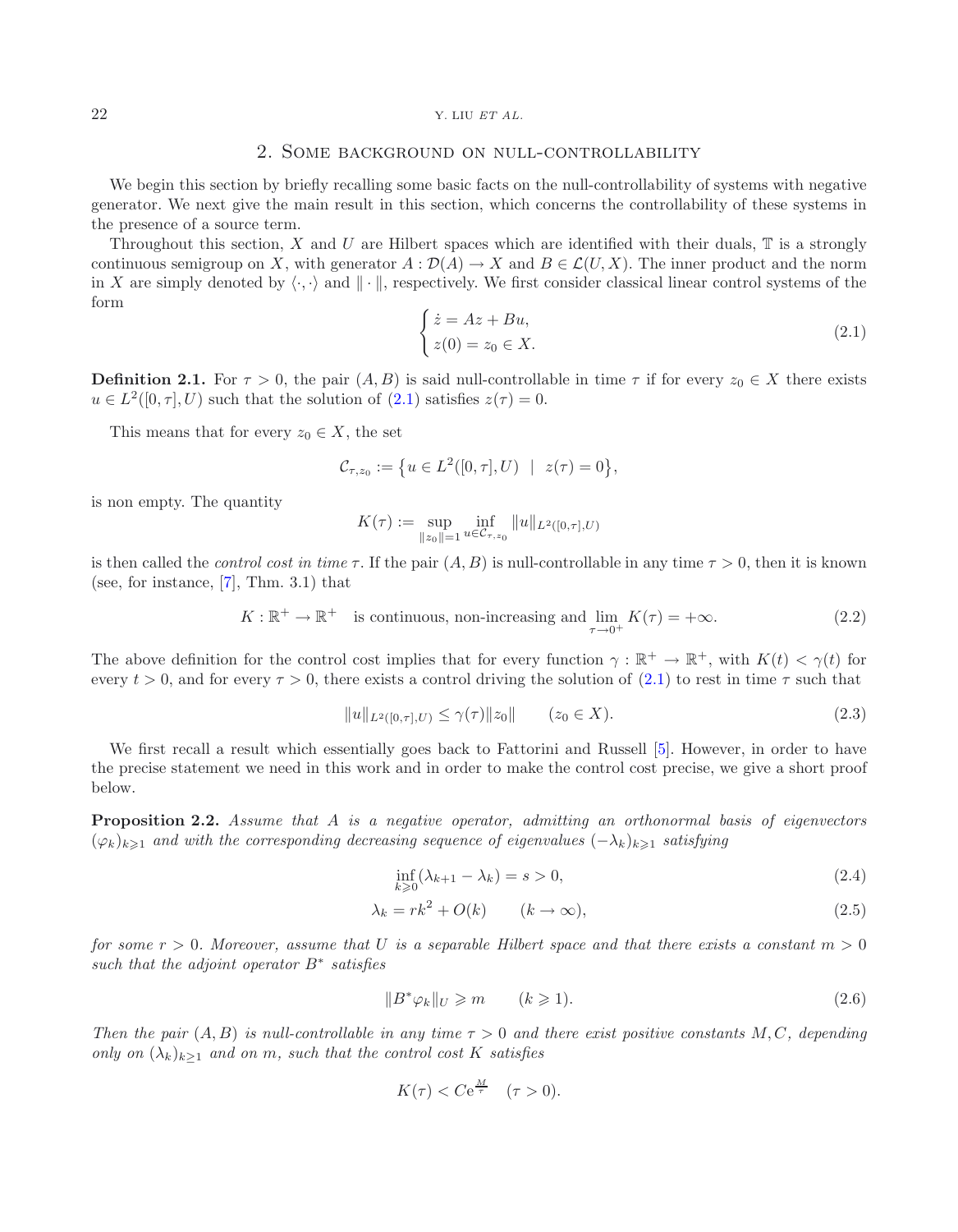*Proof.* According to a classical result, which goes back to Dolecki and Russell [\[3](#page-22-12)] (see also Tucsnak and Weiss [\[15](#page-22-13)], Sect. 11.2), the pair  $(A, B)$  is null-controllable in time  $\tau$  at cost  $K(\tau)$  iff  $(A^*, B^*)$  is final state observable in time  $\tau$  at the same cost, *i.e.*, if for every  $K > K(\tau)$  we have

<span id="page-3-1"></span><span id="page-3-0"></span>
$$
K^{2} \int_{0}^{\tau} \|B^{*} \mathbb{T}_{t}^{*} z_{0}\|_{U}^{2} dt \geq \| \mathbb{T}_{\tau}^{*} z_{0} \|^{2} \qquad (z_{0} \in X), \tag{2.7}
$$

where  $\mathbb{T}_t^*$  is the adjoint of  $\mathbb{T}_t$ , whose generator is  $A^*$ . Simple calculations show that

$$
B^*\mathbb{T}_t^*z_0 = B^*\mathbb{T}_tz_0 = \sum_{k\geq 1} e^{-\lambda_k t} \langle z_0, \varphi_k \rangle B^*\varphi_k.
$$

The above formula, combined with the fact that U admits an orthonormal basis  $(\psi_l)_{l\geqslant1}$ , implies that

$$
\int_0^\tau \|B^*\mathbb{T}_t^* z_0\|_U^2 dt = \sum_{l \ge 1} \int_0^\tau \left| \sum_{k \ge 1} e^{-\lambda_k t} \langle z_0, \varphi_k \rangle_X \langle B^* \varphi_k, \psi_l \rangle_U \right|^2 dt \qquad (\tau > 0, \ z_0 \in X). \tag{2.8}
$$

On the other hand, it is known (see, for instance, Tenenbaum and Tucsnak [\[14\]](#page-22-14), Cor. 3.6, and references therein) that, under the assumptions [\(2.4\)](#page-2-2) and [\(2.5\)](#page-2-3), there exist constants  $M_1$ ,  $M_2 > 0$  (depending only on s and on r) such that

$$
M_1 e^{\frac{M_2}{\tau}} \int_0^{\tau} \left| \sum_{k \ge 1} a_k e^{-\lambda_k t} \right|^2 dt \ge \sum_{k \ge 1} |a_k|^2 e^{-2\lambda_k \tau} \qquad (\tau > 0, \ (a_k) \in l^2).
$$

The above estimate combined with [\(2.8\)](#page-3-0) implies that

$$
M_1 e^{\frac{M_2}{\tau}} \int_0^{\tau} \|B^* \mathbb{T}_t^* z_0\|_{U}^2 dt \geqslant \sum_{l \geqslant 1} \sum_{k \geqslant 1} e^{-2\lambda_k \tau} |\langle z_0, \varphi_k \rangle_X|^2 |\langle B^* \varphi_k, \psi_l \rangle_U|^2 \qquad (\tau > 0, \ z_0 \in X).
$$

The last inequality, together with [\(2.6\)](#page-2-4), gives

$$
M_1 e^{\frac{M_2}{\tau}} \int_0^{\tau} \|B^* \mathbb{T}_t^* z_0\|_U^2 dt \geqslant m^2 \|\mathbb{T}_\tau^* z_0\|^2 \qquad (z_0 \in X),
$$

so that [\(2.7\)](#page-3-1) holds with  $K = \frac{\sqrt{M_1} e^{\frac{M_2}{2\tau}}}{m}$ . This fact clearly implies the conclusion of the proposition.

Assume that  $(A, B)$  is null controllable in any time  $\tau > 0$ . In the remaining part of this section we study a null-controllability problem associated to (A, B) in the presence of source terms, *i.e.*, we consider the system

<span id="page-3-3"></span>
$$
\begin{cases}\n\dot{z} = Az + Bu + f, \\
z(0) = z_0,\n\end{cases}
$$
\n(2.9)

where  $f : [0, \infty) \to X$ .

We show below, roughly speaking, that if f vanishes, with a prescribed decay rate, for some  $\tau > 0$ , then there exists a control u such that the solution of [\(2.9\)](#page-3-2) tends to zero at a similar rate when  $t \to \tau$ . To make this assertion precise, we need some notation.

Let  $q > 1$  be a constant, let  $\gamma : (0, \infty) \to [0, \infty)$  be a continuous non increasing function with  $\lim_{t\to 0} \gamma(t) =$  $+\infty$  and let  $\tau > 0$ . Consider a continuous function  $\rho_{\mathcal{F}} : [0, \tau] \to [0, \infty)$  with

$$
\rho_{\mathcal{F}} \quad \text{non increasing and} \quad \rho_{\mathcal{F}}(\tau) = 0,\tag{2.10}
$$

<span id="page-3-2"></span>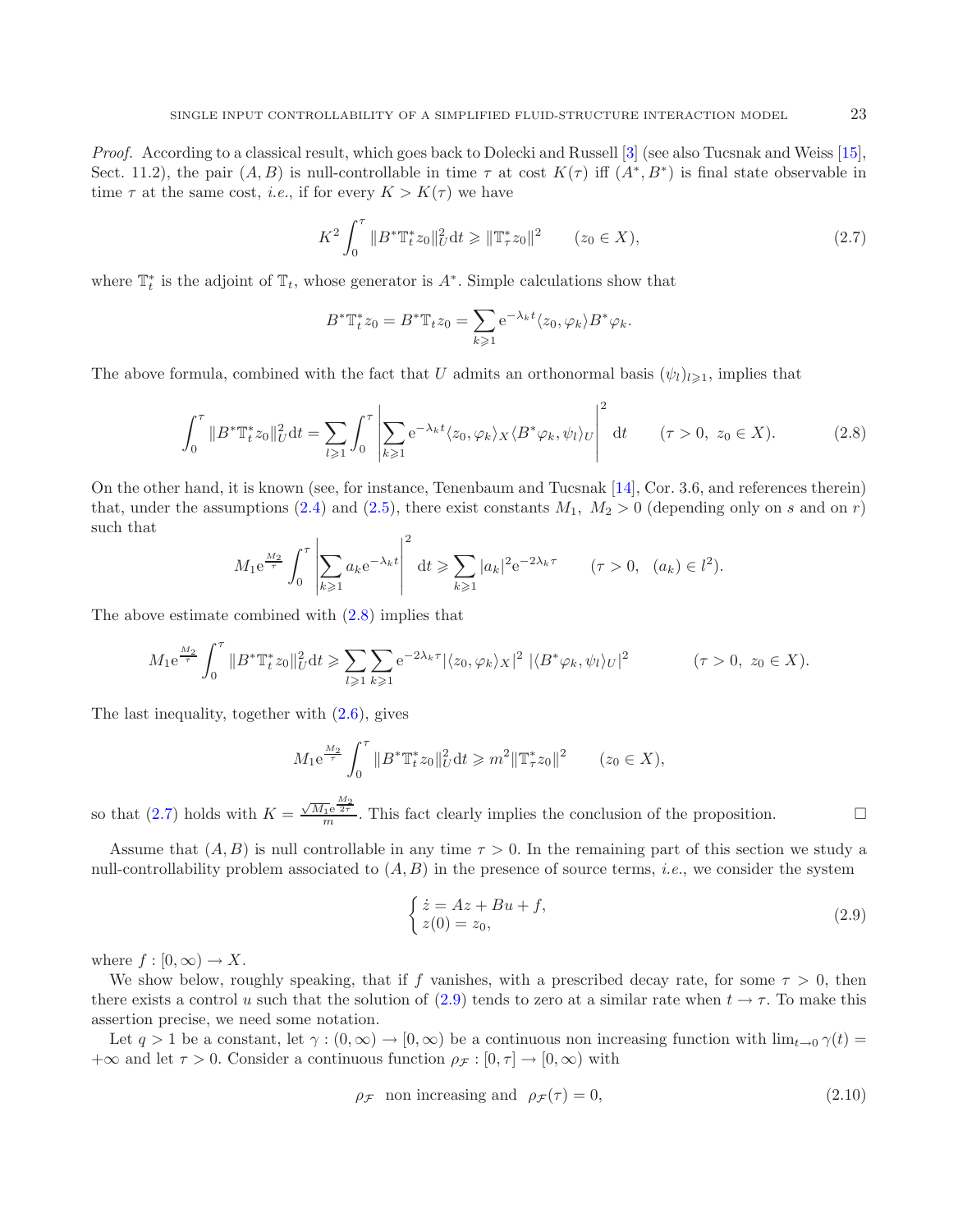<span id="page-4-2"></span>such that the function  $\rho_0$  :  $\left[\tau\left(1-\frac{1}{q^2}\right)\right]$  $\left[\rho, \tau\right] \rightarrow [0, \infty)$  defined by

<span id="page-4-1"></span>
$$
\rho_0(t) := \rho \mathcal{F}(q^2(t-\tau) + \tau) \gamma ((q-1)(\tau - t)) \quad \left( t \in \left[ \tau \left( 1 - \frac{1}{q^2} \right), \tau \right] \right), \tag{2.11}
$$

is non increasing and

<span id="page-4-3"></span>
$$
\rho_0(\tau) = 0. \tag{2.12}
$$

The fact that, for each  $\gamma$  as above, such a function  $\rho_{\mathcal{F}}$  exists is easy to check. Indeed, we can take, for instance,

$$
\rho_{\mathcal{F}}(q^2(t-\tau)+\tau) = (\gamma((q-1)(\tau-t)))^{-(1+p)} \quad \left(t \in \left[\tau\left(1-\frac{1}{q^2}\right), \tau\right]\right),
$$

with  $p > 0$ . We associate to the functions  $\rho_{\mathcal{F}}$  and  $\rho_0$  the Hilbert spaces  $\mathcal{F}, \mathcal{U}$  and  $\mathcal{Z}$  defined by

$$
\mathcal{F} = \left\{ f \in L^2([0, \tau], X) \middle| \frac{f}{\rho_{\mathcal{F}}} \in L^2([0, \tau], X) \right\},\tag{2.13a}
$$

$$
\mathcal{U} = \left\{ u \in L^{2}([0, \tau], U) \middle| \frac{u}{\rho_0} \in L^{2}([0, \tau], U) \right\},\tag{2.13b}
$$

$$
\mathcal{Z} = \left\{ z \in L^2([0, \tau], X) \middle| \frac{z}{\rho_0} \in L^2([0, \tau], X) \right\},\tag{2.13c}
$$

where  $\rho_0$  is any extension of the function in [\(2.11\)](#page-4-1) (also denoted by  $\rho_0$ ), initially defined on  $\left[\tau\left(1-\frac{1}{q^2}\right)\right]$  $\big), \tau \big],$  to a function which is continuous and non increasing on  $[0, \tau]$ . We can take, for instance,

$$
\rho_0(t) = \rho_0 \left( \tau \left( 1 - \frac{1}{q^2} \right) \right) \quad \left( t \in \left[ 0, \tau \left( 1 - \frac{1}{q^2} \right) \right] \right),
$$

but the choice of this extension plays no role in what follows.

The inner product in  $\mathcal F$  is defined by

<span id="page-4-4"></span>
$$
\langle f_1, f_2 \rangle_{\mathcal{F}} = \int_0^{\tau} \rho_{\mathcal{F}}^{-2}(t) \langle f_1(t), f_2(t) \rangle dt
$$

<span id="page-4-5"></span>and similar definitions are used for U and for Z. The induced norms are denoted by  $\|\cdot\|_{\mathcal{F}}$ ,  $\|\cdot\|_{\mathcal{Z}}$  and  $\|\cdot\|_{\mathcal{U}}$ , respectively.

We are now in a position to prove the main result in this section.

<span id="page-4-0"></span>**Proposition 2.3.** Assume that the pair  $(A, B)$  is null-controllable in any time  $t > 0$ , with control cost  $K(t)$ . Let  $\gamma : (0, \infty) \to [0, \infty)$  *be a continuous non increasing function such that* 

$$
K(t) < \gamma(t) \qquad (t > 0). \tag{2.14}
$$

*Let*  $\tau > 0$  *and let*  $\rho_{\mathcal{F}}$  *and*  $\rho_0$  *be two functions satisfying* [\(2.10\)](#page-3-3)−[\(2.12\)](#page-4-2) *and let* ( $\mathcal{F}, \mathcal{Z}, \mathcal{U}$ ) *be the corresponding Hilbert spaces, defined according to* [\(2.13\)](#page-4-3)*. Then, for every*  $z_0 \in X$  *and*  $f \in \mathcal{F}$ *, there exists*  $u \in \mathcal{U}$  *such that the solution of*  $(2.9)$  *satisfies*  $z \in \mathcal{Z}$ *. Furthermore, there exists a positive constant* C, not depending on f and *on* z0*, such that*

$$
\left\| \frac{z}{\rho_0} \right\|_{C([0,\tau],X)} + \|u\|_{\mathcal{U}} \le C \left( \|f\|_{\mathcal{F}} + \|z_0\|_{X} \right). \tag{2.15}
$$

*In particular, since*  $\rho_0$  *is a continuous function satisfying*  $\rho_0(\tau)=0$ *, the above relation yields*  $z(\tau)=0$ *.*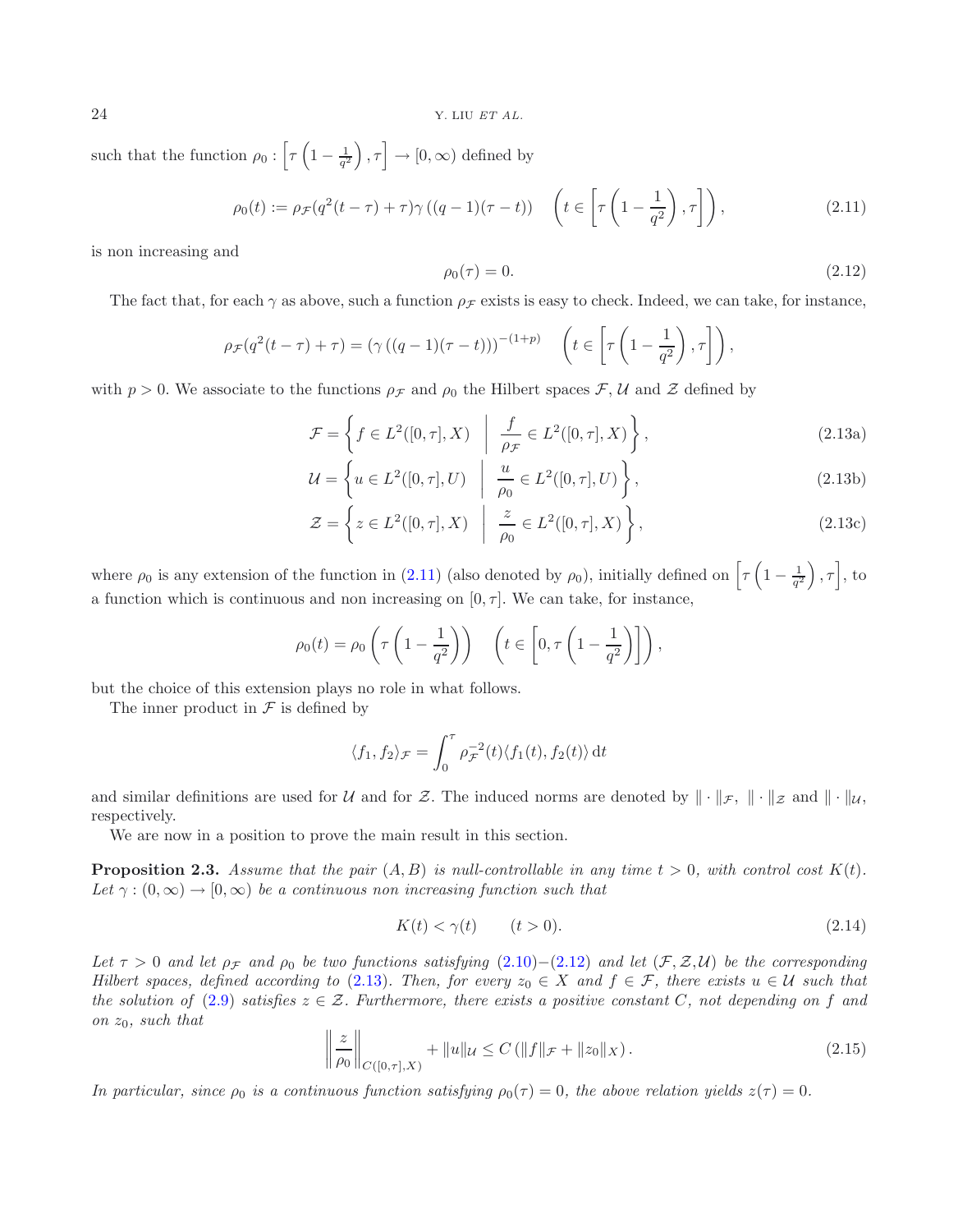<span id="page-5-1"></span>**Remark 2.4.** Note that the statement of the above proposition depends on an arbitrary constant  $q > 1$ . The choice of this constant is important in applications to PDE systems. For instance to obtain Theorem [1.1,](#page-1-0) we will assume that  $q^4 < 2$ .

Before proving the above proposition, we recall the following classical result (see, for instance, Lem. 3.3 and Thm. 3.1 of [\[1\]](#page-22-15), p. 80).

**Lemma 2.5.** *Assume that* A *is negative and*  $f : [0, \infty) \to X$ *. Let*  $\tau_1$ ,  $\tau_2 > 0$  *and let* z *be the solution of* 

<span id="page-5-4"></span>
$$
\begin{cases}\n\dot{z} = Az + f & t \in (\tau_1, \tau_2), \\
z(\tau_1) = a \in X.\n\end{cases}
$$

*There exists a positive constant* C*, depending only on* A*, such that*

$$
||z||_{C([\tau_1,\tau_2],X)}^2 + ||(-A)^{1/2}z||_{L^2([\tau_1,\tau_2],X)}^2 \le ||a||_X^2 + C||f||_{L^2([\tau_1,\tau_2],X)}^2 \qquad (a \in X, \quad f \in L^2([\tau_1,\tau_2],X)). \tag{2.16}
$$

*Furthermore, if*  $a \in D((-A)^{\frac{1}{2}})$ *, then we have* 

$$
||z||_{H^{1}((\tau_{1},\tau_{2}),X)}^{2} + ||(-A)^{\frac{1}{2}}z||_{C([\tau_{1},\tau_{2}],X)}^{2} + ||Az||_{L^{2}([\tau_{1},\tau_{2}],X)}^{2} \leq ||a||_{D((-A)^{\frac{1}{2}})}^{2} + C ||f||_{L^{2}([\tau_{1},\tau_{2}],X)}^{2}
$$
  
( $a \in D((-A)^{\frac{1}{2}}), f \in L^{2}([\tau_{1},\tau_{2}],X)$ ).

<span id="page-5-0"></span>*Proof of Proposition [2.3.](#page-4-0)* Consider the sequence

<span id="page-5-3"></span><span id="page-5-2"></span>
$$
T_k = \tau - \frac{\tau}{q^k} \qquad (k \geqslant 0).
$$

First of all, let us remark that in that case, [\(2.11\)](#page-4-1) yields

$$
\rho_0(T_{k+2}) = \rho_{\mathcal{F}}(T_k)\gamma(T_{k+2} - T_{k+1}). \tag{2.17}
$$

We define the sequence  ${a_k}_{k\geqslant 0}$  by  $a_0 = z_0$  and

$$
a_{k+1} = z_1(T_{k+1} -) \qquad (k \ge 0), \tag{2.18}
$$

where  $z_1$  satisfies

$$
\begin{cases}\n\dot{z}_1 = Az_1 + f & t \in (T_k, T_{k+1}), \\
z_1(T_k+) = 0,\n\end{cases}
$$
\n $(k \ge 0).$ \n(2.19)

On the other hand, for each  $k \geqslant 0$  we consider the control system

$$
\begin{cases} \n\dot{z}_2 = Az_2 + Bu_k & (t \in (T_k, T_{k+1})),\\ \nz_2(T_k+) = a_k \in X, \n\end{cases} \quad (k \geqslant 0),
$$

where  $u_k \in L^2([T_k, T_{k+1}], U)$  is such that

$$
z_2(T_{k+1}) = 0 \t(k \ge 0),
$$
  

$$
||u_k||_{L^2([T_k, T_{k+1}], U)}^2 \le \gamma^2 (T_{k+1} - T_k) ||a_k||_X^2 \t(k \ge 0).
$$
 (2.20)

The fact that such a control  $u_k$  exists for every  $k \in \mathbb{N}$  follows from the null-controllability of  $(A, B)$  with a cost satisfying  $(2.14)$ .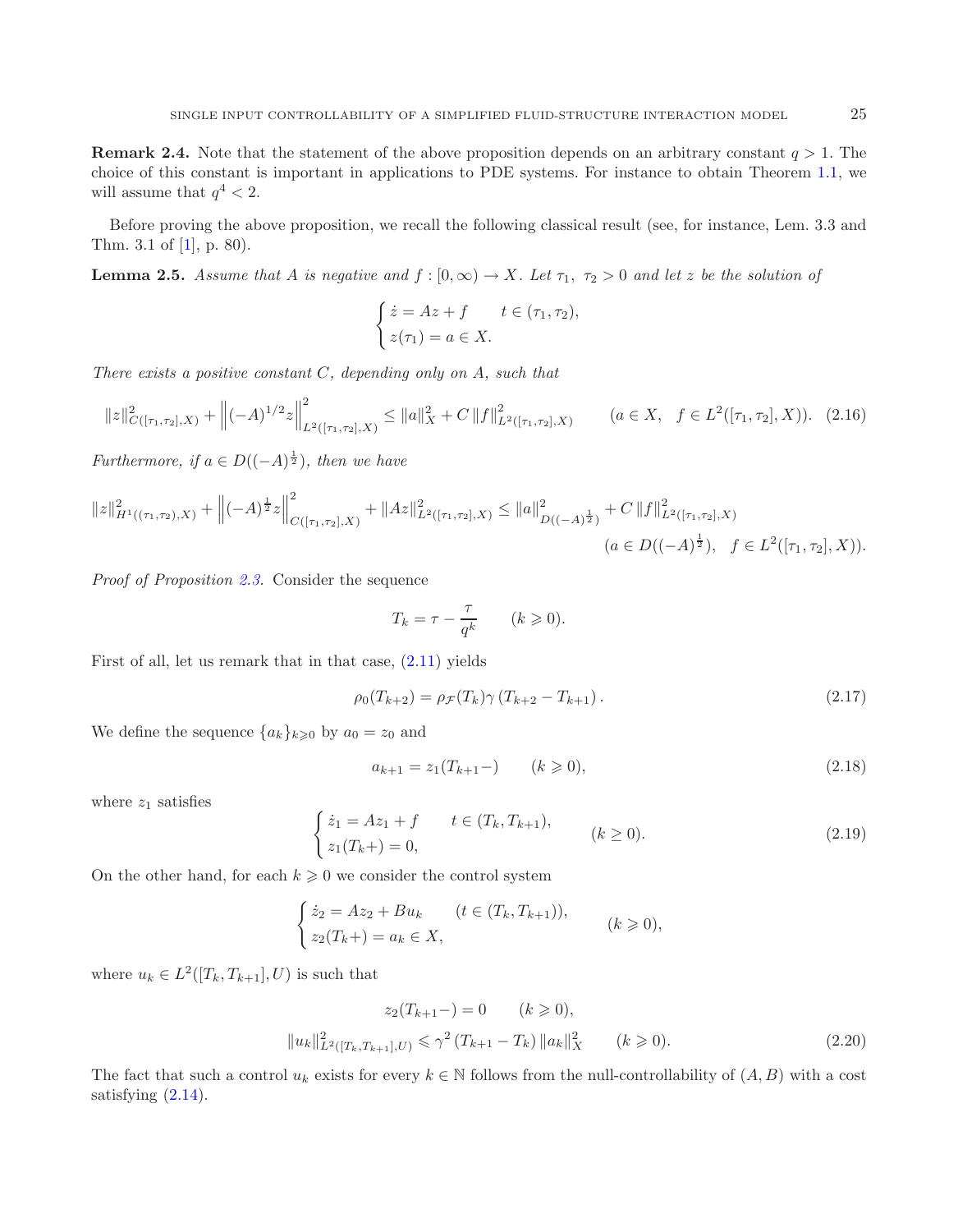To estimate the solution  $z_1$  of  $(2.19)$ , we note that from Lemma [2.5](#page-5-1) it follows that

$$
||z_1||_{C([T_k,T_{k+1}];X)}^2 + ||(-A)^{1/2}z_1||_{L^2([T_k,T_{k+1}],X)}^2 \leq C ||f||_{L^2([T_k,T_{k+1}],X)}^2 \qquad (k \geq 0).
$$

In particular, recalling [\(2.18\)](#page-5-2), we have

<span id="page-6-1"></span>
$$
||a_{k+1}||_X^2 \le C ||f||_{L^2([T_k, T_{k+1}], X)}^2 \qquad (k \ge 0).
$$
 (2.21)

Combining [\(2.20\)](#page-5-3), [\(2.21\)](#page-6-0) and the fact that  $\rho_{\mathcal{F}}$  is not increasing, we obtain that, for every  $k \geqslant 0$ ,

$$
||u_{k+1}||_{L^{2}([T_{k+1},T_{k+2}],U)}^{2} \leq \gamma^{2} (T_{k+2} - T_{k+1}) ||a_{k+1}||_{X}^{2}
$$
  

$$
\leq C\gamma^{2} \left( (q-1)\frac{\tau}{q^{k+2}} \right) \rho_{\mathcal{F}}^{2}(T_{k}) ||\frac{f}{\rho_{\mathcal{F}}}||_{L^{2}([T_{k},T_{k+1}],X)}^{2}.
$$

Recalling the definition of  $\rho_0(t)$  in [\(2.11\)](#page-4-1) and using [\(2.17\)](#page-5-4), we obtain

<span id="page-6-4"></span>
$$
||u_{k+1}||_{L^{2}([T_{k+1},T_{k+2}],U)}^{2} \leqslant C\rho_{0}^{2}(T_{k+2}) \left\|\frac{f}{\rho_{\mathcal{F}}}\right\|_{L^{2}([T_{k},T_{k+1}],X)}^{2} \qquad (k \geqslant 0).
$$

Since  $\rho_0$  is non-increasing, it follows that there exists a positive constant, still denoted by C, such that

<span id="page-6-2"></span>
$$
\left\|\frac{u_{k+1}}{\rho_0}\right\|_{L^2([T_{k+1},T_{k+2}],U)}^2 \le C\left\|\frac{f}{\rho_{\mathcal{F}}}\right\|_{L^2([T_k,T_{k+1}],X)}^2 \qquad (k \ge 0). \tag{2.22}
$$

We define the control  $u$  by

$$
u:=\sum_{k=0}^\infty u_k\mathbf{1}_{[T_k,T_{k+1})},
$$

where  $\mathbf{1}_I$  is the characteristic function of the set I. Combining [\(2.22\)](#page-6-1) with [\(2.20\)](#page-5-3) (for  $k = 0$ ) implies that there exists a positive constant C such that

<span id="page-6-3"></span>
$$
\left\| \frac{u}{\rho_0} \right\|_{L^2([0,\tau],U)} \le C \left( \left\| \frac{f}{\rho_{\mathcal{F}}} \right\|_{L^2([0,\tau],X)} + \|z_0\| \right) \qquad (z_0 \in X, \ \ f \in \mathcal{F}). \tag{2.23}
$$

If we set  $z := z_1 + z_2$  then, for every  $k \geqslant 0$ , we have

$$
\begin{cases}\n\dot{z} = Az + Bu_k + f & (t \in [T_k, T_{k+1}]), \\
z(T_k) = a_k.\n\end{cases}\n\tag{2.24}
$$

Moreover,

$$
z(T_k-) = z_1(T_k-) + z_2(T_k-) = a_k = z_1(T_k+) + z_2(T_k+) = z(T_k+) \qquad (k \ge 1),
$$

so that z is continuous at  $T_k$  for every  $k \geqslant 0$ . Consequently, z satisfies  $(2.9)$  for  $t \in [0, \tau]$ .

Furthermore, applying Lemma [2.5](#page-5-1) to  $(2.24)$ , we obtain the existence of a positive constant C (depending only on  $A$  and  $B$ ) such that

$$
||z||_{C([T_k,T_{k+1}],X)}^2 \le ||a_k||_X^2 + C ||u||_{L^2([T_k,T_{k+1}],X)}^2 + C ||f||_{L^2([T_k,T_{k+1}],X)}^2 \qquad (k \ge 0).
$$
 (2.25)

The above estimate, combined with [\(2.20\)](#page-5-3) imply that

$$
||z||_{C([T_k,T_{k+1}],X)}^2 \le ||a_k||_X^2 + C\gamma^2 (T_{k+1} - T_k) ||a_k||_X^2 + C ||f||_{L^2([T_k,T_{k+1}],X)}^2 \qquad (k \ge 0).
$$

<span id="page-6-0"></span>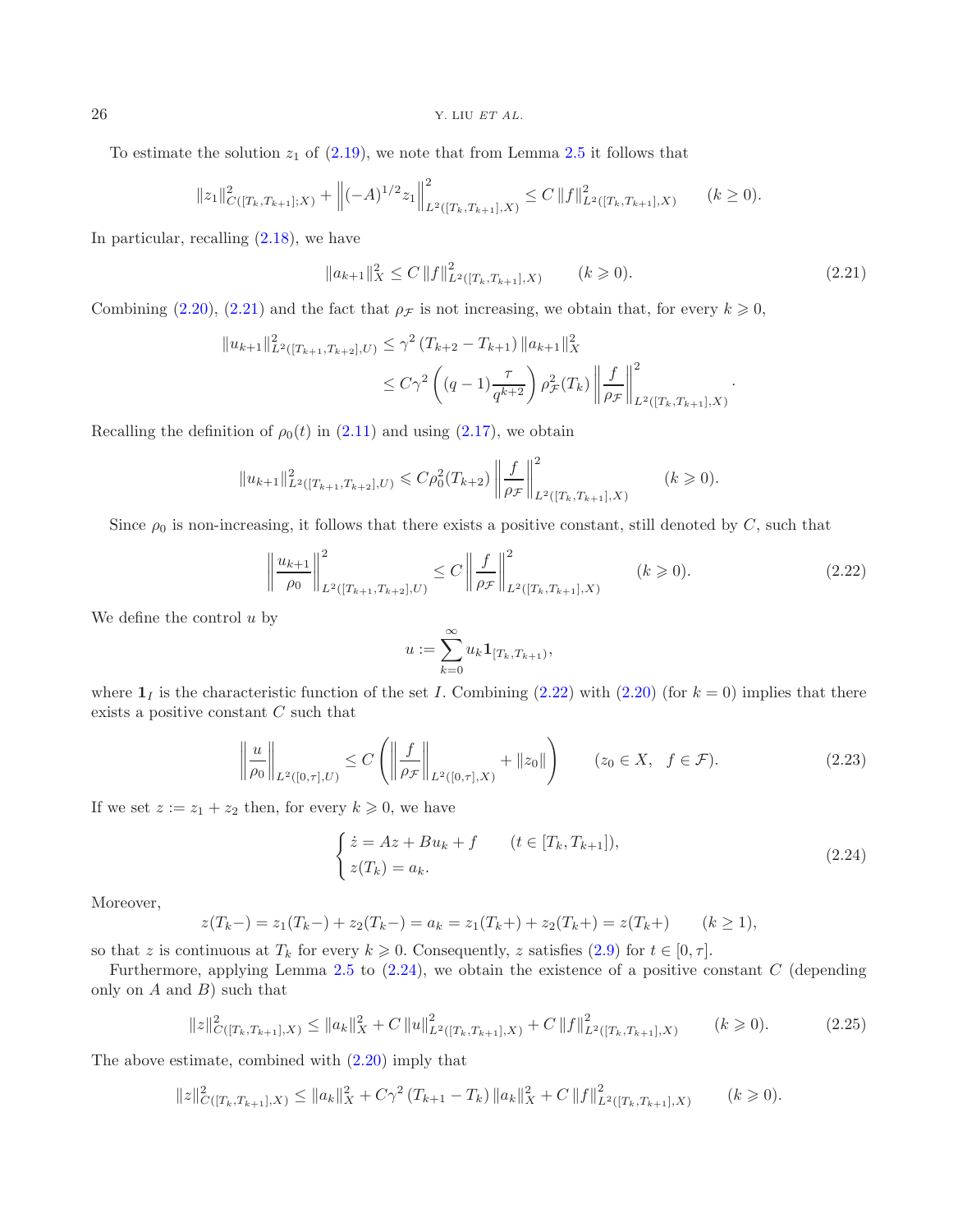The above inequality and  $(2.21)$  imply that there exists a positive constant C, depending only on A and B, such that

$$
||z||_{C([T_k,T_{k+1}],X)}^2 \le C\gamma^2 (T_{k+1} - T_k) ||f||_{L^2([T_{k-1},T_{k+1}],X)}^2 \qquad (k \ge 1),
$$

<span id="page-7-0"></span>and thus, since  $\rho_{\mathcal{F}}$  is not increasing (recall also  $(2.17)$ ),

$$
||z||_{C([T_k, T_{k+1}], X)}^2 \le C\gamma^2 (T_{k+1} - T_k)\rho_{\mathcal{F}}^2(T_{k-1}) \left\| \frac{f}{\rho_{\mathcal{F}}} \right\|_{L^2([T_{k-1}, T_{k+1}], X)}^2
$$
  
=  $C\rho_0^2 (T_{k+1}) \left\| \frac{f}{\rho_{\mathcal{F}}} \right\|_{L^2([T_{k-1}, T_{k+1}], X)}^2$   $(k \ge 1).$  (2.26)

Since  $\rho_0$  is not increasing, we deduce from  $(2.26)$  that

<span id="page-7-1"></span>
$$
\left\| \frac{z}{\rho_0}(t) \right\| \leq C \left\| \frac{f}{\rho_{\mathcal{F}}} \right\|_{L^2([T_{k-1}, T_{k+1}], X)} \qquad (k \geq 1, \ t \in [T_k, T_{k+1}]). \tag{2.27}
$$

<span id="page-7-4"></span>The above estimate, combined with  $(2.20)$  and  $(2.25)$  (both for  $k = 0$ ), implies that

$$
\left\| \frac{z}{\rho_0} \right\|_{C([0,\tau],X)} \leq C \left( \left\| \frac{f}{\rho_{\mathcal{F}}} \right\|_{L^2([0,\tau],X)} + \|z_0\|_X \right).
$$

<span id="page-7-2"></span>The above estimate and  $(2.23)$  imply the conclusion  $(2.15)$ .

Consider the backwards system

<span id="page-7-3"></span>
$$
\begin{cases}\n-\dot{\zeta}(t) = A\zeta(t) + g & (t \in (0, \tau)), \\
\zeta(\tau) = 0.\n\end{cases}
$$
\n(2.28)

By a duality argument (see, for instance, Thm. 4.1 in [\[8\]](#page-22-8)), we obtain the following consequence of Proposition [2.3.](#page-4-0)

**Corollary 2.6.** *Under the assumptions and notation of Proposition [2.3,](#page-4-0) for every*  $g \in L^2([0, \tau], X)$  *the solution of* [\(2.28\)](#page-7-1) *satisfies:*

$$
\|\zeta(0)\|^2 + \int_0^\tau \|\rho_{\mathcal{F}}\zeta\|^2 dt \le C \left( \int_0^\tau \|\rho_0 g\|^2 dt + \int_0^\tau \|\rho_0 B^* \zeta\|_{U}^2 dt \right). \tag{2.29}
$$

**Remark 2.7.** Looking to estimate  $(2.29)$ , one can easily think to Carleman estimates, such as those obtained in a PDE context in [\[8](#page-22-8)[,9](#page-22-7)]. However, the way in which we obtained [\(2.29\)](#page-7-2) is very far from Carleman estimates based strategies. Indeed, our only assumption is the pair  $(A, B)$  is null controllable, without needing any knowledge on the methodolgy used to prove this controllability. In the application to our PDE system this gives the full choice of the method used to prove the null controllability of the pair  $(A, B)$ . In our application it turns out that a spectral method gives results which seem better than those obtained via Carleman estimates (see the next section).

<span id="page-7-5"></span>The next proposition gives more information on the regularity of the controlled trajectory obtained in Proposition [2.3.](#page-4-0)

**Proposition 2.8.** *Under the notation and assumptions in Proposition [2.3,](#page-4-0) assume that there exists a continuous not increasing function*  $\rho : [0, \tau] \to \mathbb{R}^+$  *satisfying*  $\rho(\tau) = 0$  *and the inequalities* 

$$
\rho_0 \le C\rho, \quad \rho_{\mathcal{F}} \le C\rho, \quad |\dot{\rho}| \rho_0 \le C\rho^2 \qquad (t \in [0, \tau]) \tag{2.30}
$$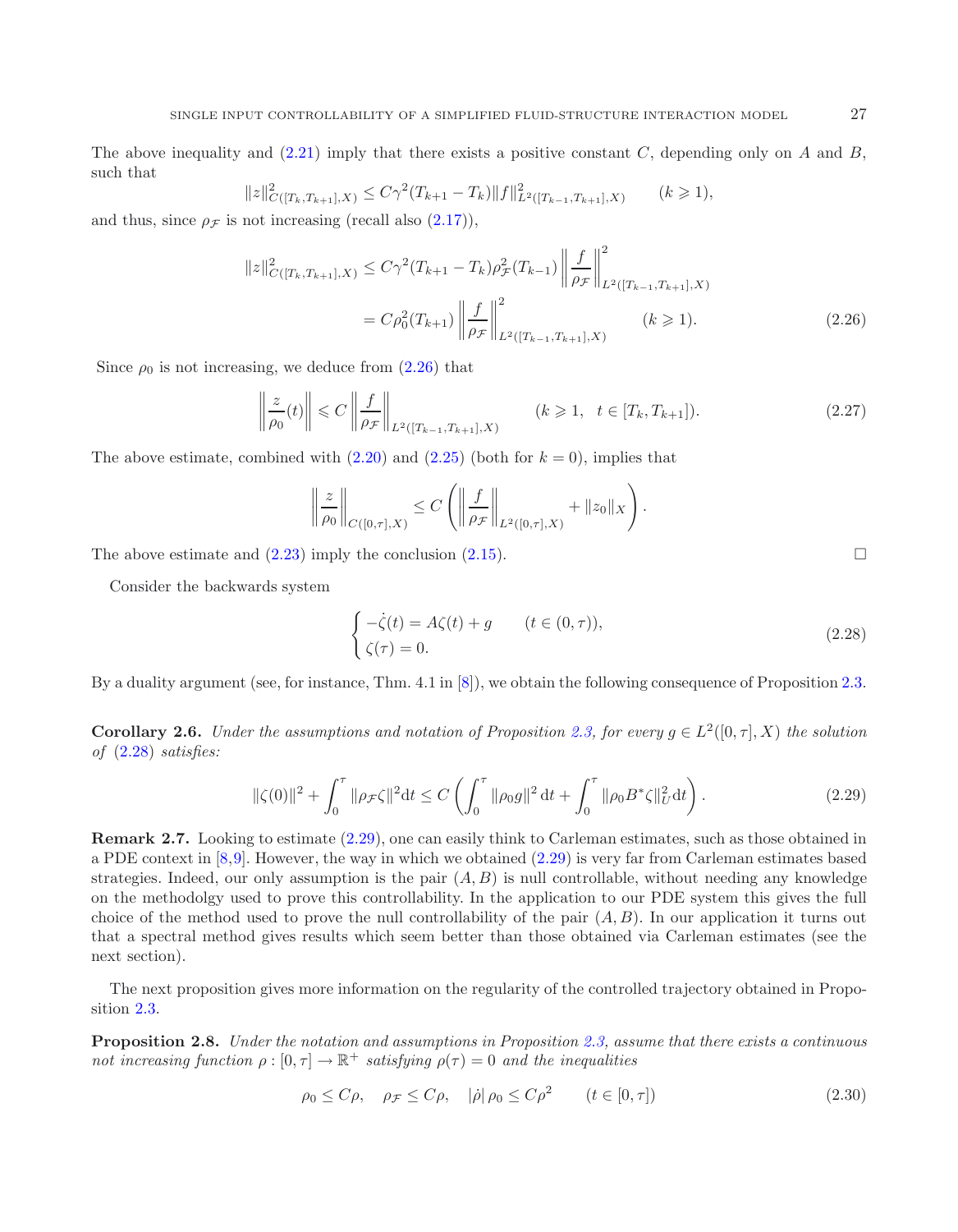$f$ or some positive constant which does not depend on t. Then  $f$ or every  $z_0 \in \mathcal{D}((-A)^{\frac{1}{2}})$  there exists  $u \in \mathcal{U}$  such *that the solution*  $z \in \mathcal{Z}$  *of* [\(2.9\)](#page-3-2) *satisfies* 

$$
\frac{z}{\rho} \in L^2([0,\tau],\mathcal{D}(A)) \cap H^1((0,\tau),X) \cap C\left([0,\tau],\mathcal{D}\left((-A)^{\frac{1}{2}}\right)\right).
$$

*Moreover, there exists a positive constant* C*, depending only on* A *and on* B*, such that*

<span id="page-8-0"></span>
$$
\left\| \frac{z}{\rho} \right\|_{C([0,\tau],\mathcal{D}((-A)^{1/2})) \cap H^1((0,\tau),X) \cap L^2([0,\tau],\mathcal{D}(A))} \leq C \left( \|z_0\|_{\mathcal{D}((-A)^{1/2})} + \|f\|_{\mathcal{F}} \right). \tag{2.31}
$$

*Proof.* Let u be the control constructed in the proof of Proposition [2.3](#page-4-0) and let z be the corresponding trajectory. Then  $w := \frac{z}{\rho}$  satisfies

$$
\dot{w} = Aw + \frac{Bu}{\rho} + \frac{f}{\rho} - \frac{\dot{\rho}\rho_0}{\rho^2} \frac{z}{\rho_0}.
$$
\n(2.32)

Conditions [\(2.30\)](#page-7-3) imply

$$
\frac{Bu}{\rho} + \frac{f}{\rho} - \frac{\dot{\rho}\rho_0}{\rho^2} \frac{z}{\rho_0} \in L^2([0, \tau], X).
$$

so that the conclusion easily follows by applying Lemma [2.5.](#page-5-1)

In the remaining part of this section we consider a system obtained from [\(2.9\)](#page-3-2) by adding a simple integrator. More precisely, we consider the equations

<span id="page-8-1"></span>
$$
\begin{cases}\n\dot{z} = Az + Bu + f, \\
\dot{h} = Cz, \\
z(0) = z_0, \\
h(0) = h_0,\n\end{cases}
$$
\n(2.33)

where Y is a Hilbert space and  $C \in \mathcal{L}(X, Y)$ . Consider the adjoint system of [\(2.33\)](#page-8-0)

$$
\begin{cases}\n-\dot{\xi}(t) = A\xi(t) + g(t) + C^*r, \\
\xi(\tau) = 0,\n\end{cases}
$$
\n(2.34)

where  $g : [0, \infty) \to X$  and  $r \in Y$ . The last result in this section is a characterization by duality of the fact that the solutions of [\(2.33\)](#page-8-0) can be steered to rest at a prescribed decay rate. Using the notation introduced in  $(2.11)$ – $(2.13)$ , this result reads as follows.

<span id="page-8-2"></span>**Proposition 2.9.** *The following two statements are equivalent*

(1) *For every*  $(g, r) \in L^2([0, \tau], X) \times Y$ *, the solution of* [\(2.34\)](#page-8-1) *satisfies* 

$$
||r||_Y^2 + ||\xi(0)||^2 + \int_0^\tau ||\rho_{\mathcal{F}}\xi||^2 dt \le C \left(\int_0^\tau ||\rho_0 g||^2 dt + \int_0^\tau ||\rho_0 B^* \xi||_U^2 dt\right);
$$
\n(2.35)

(2) *there exists a bounded linear operator*  $E_{\tau}: X \times Y \times \mathcal{F} \to \mathcal{U}$  *such that for any*  $(z_0, h_0, f) \in X \times Y \times \mathcal{F}$ *, the control*  $u = E_{\tau}(z_0, h_0, f)$  *is such that the solution of* [\(2.33\)](#page-8-0) *satisfies*  $z \in \mathcal{Z}$  *and*  $h(\tau) = 0$ *.* 

For the proof of this proposition, we refer to [\[8\]](#page-22-8), Theorem 4.1.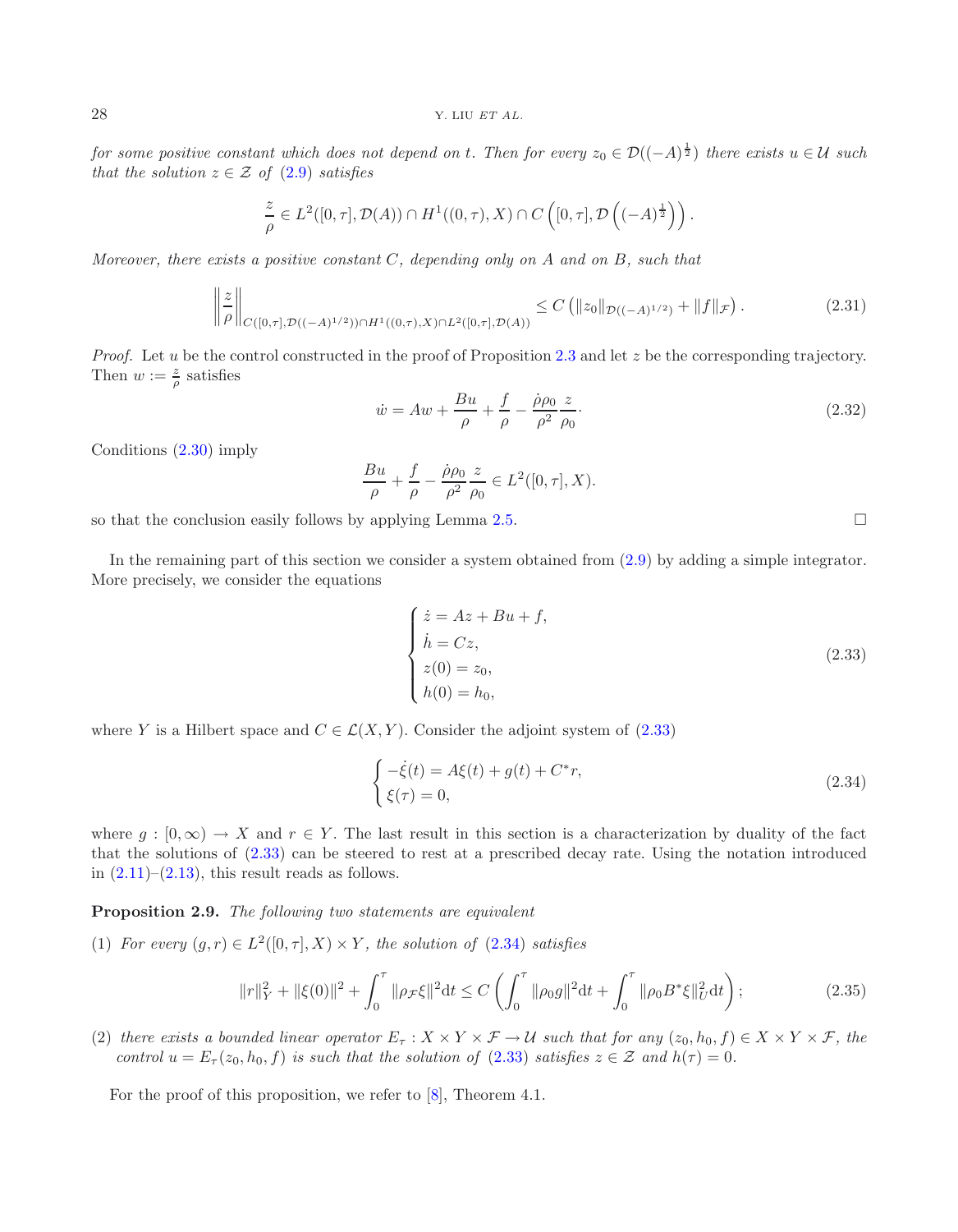#### 3. Internal null controllability for a linear coupled problem

<span id="page-9-4"></span><span id="page-9-0"></span>In this section, we apply the result from Section [2](#page-2-0) to obtain the internal null controllability of a linear system coupling the heat equation with some simple ODE's. This result will be used as a first step in the proof of Theorem [1.1.](#page-1-0) More precisely, we begin by studying a "fictitious" internal controllability problem in order to be able to apply the techniques in Section [2.](#page-2-0) Since, in the proof of Theorem [1.1,](#page-1-0) we will just need the spatial domain in which the heat equation holds to be of the form  $(c, 0) \cup (0, 1)$  with  $c < -1$ , we choose c here to our best convenience, *i.e.*, we take  $c = -2$ . In this context, Propositions [3.1](#page-9-1) and [3.2](#page-9-2) show that this linear system satisfies the assumptions of Proposition [2.2](#page-2-5) which allows to obtain its null-controllability (Prop. [3.3\)](#page-13-0). Then in Proposition [3.4,](#page-13-1) we show that we can control this linear system when coupled with a simple integrator (which corresponds to the position of the particle here) as in system [\(2.33\)](#page-8-0). The last result, given in Corollary [3.5,](#page-16-1) gives some regularity properties of the controlled solution obtained in Proposition [3.4.](#page-13-1)

Denote

<span id="page-9-5"></span>
$$
X = L^2(-2, 1) \times \mathbb{R},
$$

and consider the operator  $A: \mathcal{D}(A) \to X$  defined by

$$
\mathcal{D}(A) = \left\{ z = \begin{bmatrix} \varphi \\ g \end{bmatrix} \in H_0^1(-2, 1) \times \mathbb{R} \, \big| \, \varphi(0) = g, \, \varphi_{|_{(-2, 0)}} \in H^2(-2, 0), \, \varphi_{|_{(0, 1)}} \in H^2(0, 1) \right\},
$$
\n
$$
A \begin{bmatrix} \varphi \\ g \end{bmatrix} = \begin{bmatrix} \varphi_{xx} \\ M^{-1}[\varphi_x](0) \end{bmatrix}.
$$
\n(3.1)

In the above formula  $\varphi_{xx}$  is not understood in the distribution sense but it is just the function in  $L^2(-2, 1)$ whose restrictions to  $(-2,0)$  and to  $(0,1)$  coincide with the second derivative of  $\varphi$  on each of those intervals. The space  $X$  is endowed with the inner product

$$
\langle z_1, z_2 \rangle = \int_{-2}^1 \varphi_1(x) \varphi_2(x) dx + Mg_1g_2, \quad \text{where} \quad z_i = \begin{bmatrix} \varphi_i \\ g_i \end{bmatrix}, \ i = 1, 2. \tag{3.2}
$$

<span id="page-9-1"></span>We simply denote by  $\|\cdot\|$  the induced norm.

The proof of the following result is quite standard so that we omit it.

**Proposition 3.1.** *The operator* A *is negative in X* (*this means that* A *is self-adjoint and that there exists*  $m_1 > 0$  such that  $\langle Az, z \rangle \leq -m_1 ||z||^2$  for every  $z \in \mathcal{D}(A)$ .

<span id="page-9-3"></span>The last proposition implies, according to the Lumer-Phillips theorem, that A generates a contraction semigroup on X. Furthermore, since A obviously has compact resolvents, it follows that there exists an orthonormal basis  $(\Phi_k)$  in X formed by eigenvectors of A such that the corresponding eigenvalues form a non-increasing sequence  $(-\lambda_k)$  with  $\lambda_k \to \infty$ .

The result below gives more information about the eigenvectors and the eigenvalues of A. To give the precise statement we introduce the Hilbert space  $U = L^2(-2, -\frac{3}{2})$  and the operator  $B \in \mathcal{L}(U, X)$  defined by

$$
Bu = \begin{bmatrix} \mathbb{1}_{\left(-2, -\frac{3}{2}\right)} u \\ 0 \end{bmatrix} \qquad (u \in U), \tag{3.3}
$$

<span id="page-9-2"></span>where  $\mathbb{1}_{(-2,-\frac{3}{2})}$  stands for characteristic function of the interval  $(-2,-\frac{3}{2})$ . Note here, for later use, that the adjoint  $\dot{B}^*$  of  $\dot{B}$  is given by

$$
B^* \begin{bmatrix} \varphi \\ r \end{bmatrix} = \varphi|_{\left(-2, -\frac{3}{2}\right)} \qquad \begin{bmatrix} \varphi \\ r \end{bmatrix} \in X. \tag{3.4}
$$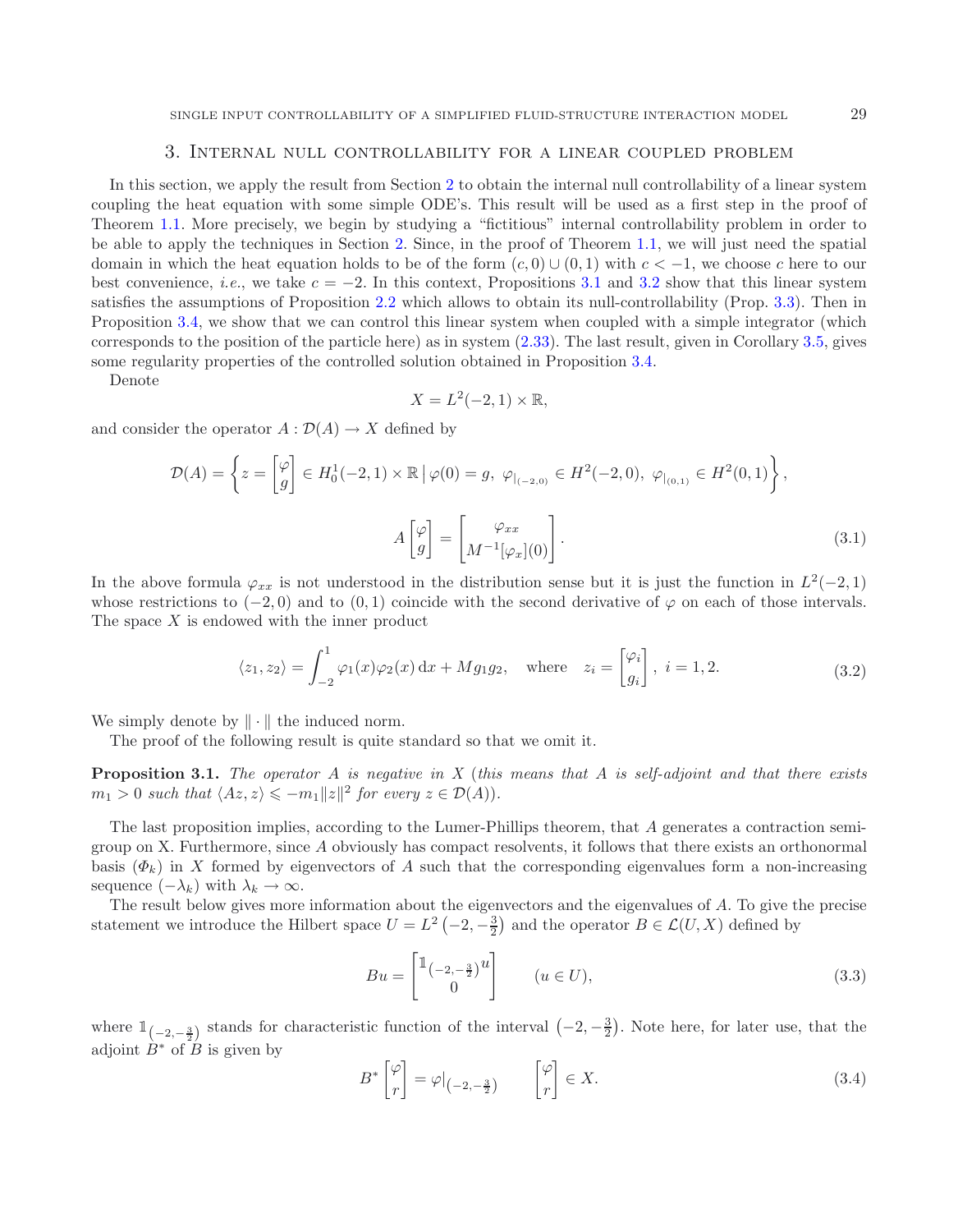30 Y. LIU *ET AL.*

**Proposition 3.2.** *The sequence*  $(-\lambda_k)_{k\geq 1}$  *is regular*  $(i.e., inf_{k\geq 1}(\lambda_{k+1} - \lambda_k) > 0)$  *and we have* 

<span id="page-10-6"></span><span id="page-10-5"></span><span id="page-10-0"></span>
$$
\lambda_k = \frac{k^2 \pi^2}{9} + O(k) \qquad (k \to \infty). \tag{3.5}
$$

*Furthermore, there exists a positive constant*  $c_1$  *such that* 

<span id="page-10-2"></span>
$$
c_1 \le ||B^*\Phi_k||_U \qquad (k \ge 1). \tag{3.6}
$$

<span id="page-10-1"></span>*Proof.* Since A is negative, all its eigenvalues are negative numbers. Let  $-\mu^2$ , with  $\mu > 0$  be an eigenvalue of A. This means that there exists a vector  $\begin{bmatrix} \varphi \\ \pi \end{bmatrix}$ r 1  $\in \mathcal{D}(A) \setminus \{0\}$  such that

$$
\begin{cases}\n-\varphi_{xx} = \mu^2 \varphi(x) & x \in (-2, 0) \cup (0, 1), \\
\varphi(-2) = \varphi(1) = 0, \\
\varphi(0) = -\frac{1}{M\mu^2} [\varphi_x](0).\n\end{cases}
$$
\n(3.7)

From the first two equations in  $(3.7)$  we deduce that

<span id="page-10-7"></span>
$$
\varphi(x) = \begin{cases} C \sin(\mu(2+x)), & x \in (-2,0), \\ D \sin(\mu(1-x)), & x \in (0,1), \end{cases}
$$
\n(3.8)

with  $C, D \in \mathbb{R}$  and  $C^2 + D^2 \neq 0$ . In order to use the continuity of  $\varphi$  at  $x = 0$  and the last equation in [\(3.7\)](#page-10-0), we distinguish two cases.

<span id="page-10-4"></span>*The first case* corresponds to the situation in which  $\varphi(0) = 0$ . In this case, by the continuity of  $\varphi$  at  $x = 0$ we obtain

$$
C\sin 2\mu = 0, \quad D\sin \mu = 0. \tag{3.9}
$$

The above equation and the last equation in [\(3.7\)](#page-10-0) yield

$$
C\cos 2\mu = D\cos \mu.
$$

From the above formula and [\(3.9\)](#page-10-1), it easily follows that

<span id="page-10-8"></span><span id="page-10-3"></span>
$$
C^2 = D^2. \t\t(3.10)
$$

This, combined with the fact that  $C^2 + D^2 \neq 0$  and with [\(3.9\)](#page-10-1), indicates that we have a first family  $(-\lambda_m^{(1)})_{m \geq 1}$ of eigenvalues of A given by

$$
\lambda_m^{(1)} = (\mu_m^{(1)})^2 = m^2 \pi^2 \qquad (m \in \mathbb{N}^*).
$$
\n(3.11)

*The second case* corresponds to the situation in which  $\varphi(0) \neq 0$ . In this case, we have

$$
\sin(2\mu) \neq 0, \quad \sin \mu \neq 0,
$$

and the constants C and D in the expression  $(3.8)$  of the eigenvectors can be chosen such that

$$
D = C \frac{\sin 2\mu}{\sin \mu} = 2C \cos \mu.
$$
\n(3.12)

With this choice, the last condition in  $(3.7)$  yields the characteristic equation

$$
M\mu = \cot \mu + \cot \mu 2\mu. \tag{3.13}
$$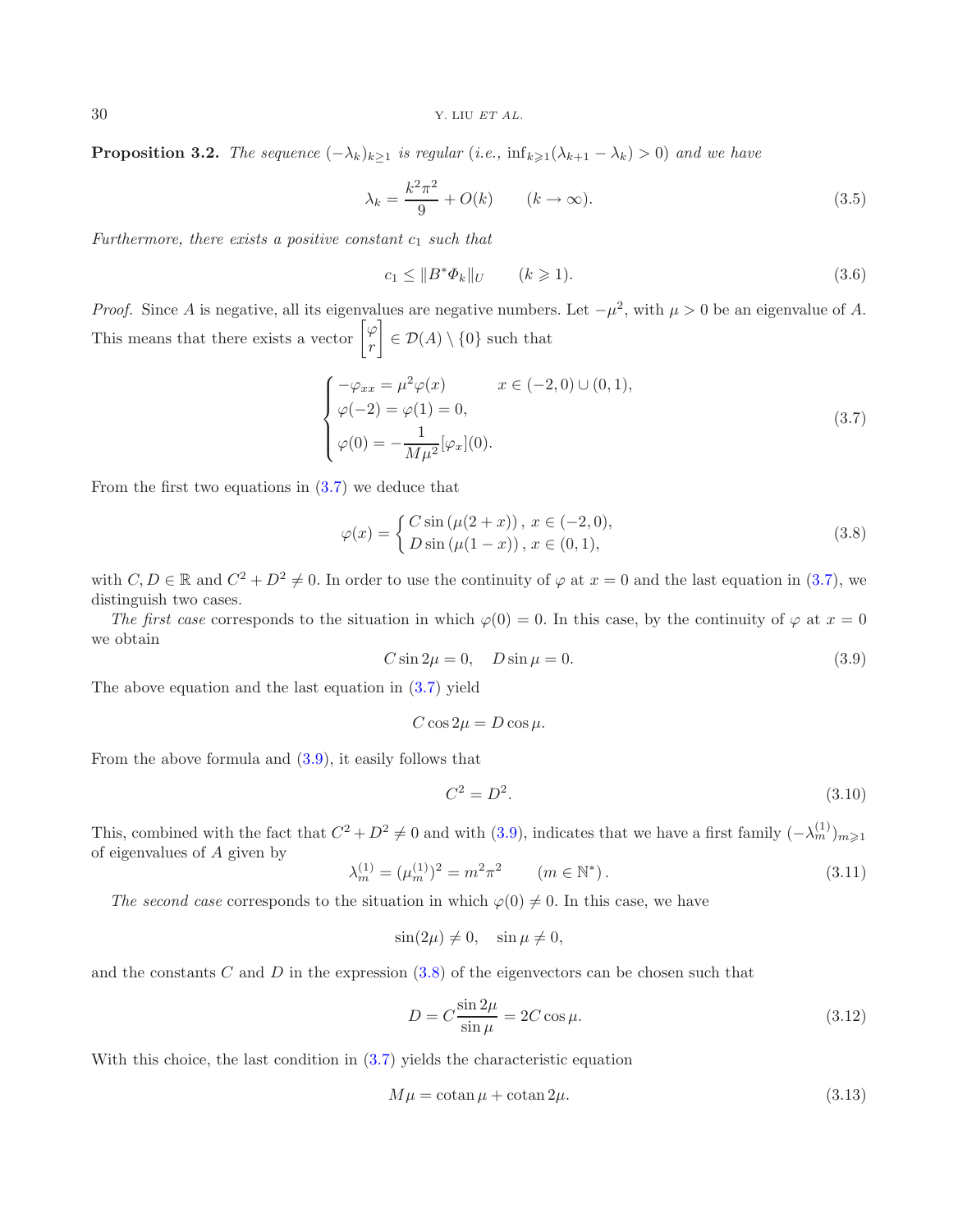<span id="page-11-1"></span>All the eigenvalues of A not belonging to the family  $(-\lambda_m^{(1)})$ , obtained in our first case, are of the form  $\lambda = -\mu^2$ , where  $\mu$  is a positive root of [\(3.13\)](#page-10-3). To locate the roots of this transcendental equation, note first that the expression in the right hand side of [\(3.13\)](#page-10-3), suggests to study the function  $f(\mu) = \cot \frac{2\mu}{\pi} + \cot \mu$ , which is defined on the union of all intervals of the form  $((m-1)\pi,(m-1)\pi+\frac{\pi}{2})$  and  $((m-1)\pi+\frac{\pi}{2},m\pi)$ , with  $m \in \mathbb{N}^*$ . Moreover, f is decreasing on each of these intervals and

<span id="page-11-5"></span><span id="page-11-0"></span>
$$
\lim_{\substack{\mu \to (m-1)\pi \\ \mu > (m-1)\pi}} f(\mu) = +\infty, \quad f\left((m-1)\pi + \frac{\pi}{3}\right) = 0, \quad \lim_{\substack{\mu \to (m-1)\pi + \pi/2 \\ \mu < (m-1)\pi + \pi/2}} f(\mu) = -\infty,
$$
\n
$$
\lim_{\substack{\mu \to (m-1)\pi + \frac{\pi}{2} \\ \mu > (m-1)\pi + \frac{\pi}{2}}} f(\mu) = +\infty, \quad f\left((m-1)\pi + \frac{2\pi}{3}\right) = 0, \quad \lim_{\substack{\mu \to m\pi \\ \mu < m\pi}} f(\mu) = -\infty.
$$

Therefore, we have two other families of eigenvalues of A, denoted  $(-\lambda_m^{(2)})_{m\geqslant1}$  and  $(-\lambda_m^{(3)})_{m\geqslant1}$  where

<span id="page-11-3"></span>
$$
\lambda_m^{(j)} = (\mu_m^{(j)})^2 \qquad (j \in \{2, 3\}, \ m \in \mathbb{N}^*)
$$

and  $\mu_m^{(2)}$ ,  $\mu_m^{(3)}$  can be written

$$
\mu_m^{(2)} = \frac{\pi}{2} + (m - 1)\pi + \omega_m^{(2)} \quad (m \in \mathbb{N}^*),
$$
\n(3.14)

and

<span id="page-11-4"></span>
$$
\mu_m^{(3)} = (m-1)\pi + \omega_m^{(3)} \quad (m \in \mathbb{N}^*),
$$
\n(3.15)

where  $\omega_m^{(2)} \in (0, \frac{\pi}{6}), \omega_m^{(3)} \in (0, \frac{\pi}{3})$  and

<span id="page-11-2"></span>
$$
\lim_{m \to \infty} \omega_m^{(i)} = 0, \qquad i \in \{2, 3\}.
$$
\n
$$
(3.16)
$$

It is easily seen from  $(3.11)$ ,  $(3.14)$  and  $(3.15)$  that, for each  $m \in \mathbb{N}^*$ ,

$$
\mu_m^{(3)} < \mu_m^{(2)} < \mu_m^{(1)} < \mu_{m+1}^{(3)} < \mu_{m+1}^{(2)} < \dots,\tag{3.17}
$$

which implies that the sequences  $(\mu_m^{(j)})_{m\geqslant1}$ , with  $j \in \{1,2,3\}$  have no elements in common. Furthermore, using that  $\omega_m^{(2)} \in \left(0, \frac{\pi}{6}\right), \omega_m^{(3)} \in \left(0, \frac{\pi}{3}\right)$ , we obtain that for each  $m \in \mathbb{N}^*$  we have

$$
\mu_m^{(2)} - \mu_m^{(3)} \ge \frac{\pi}{2} + \omega_m^{(2)} - \omega_m^{(3)} > \frac{\pi}{6},\tag{3.18a}
$$

$$
\mu_m^{(1)} - \mu_m^{(2)} \ge \frac{\pi}{2} - \omega_m^{(2)} > \frac{\pi}{3},\tag{3.18b}
$$

$$
\mu_{m+1}^{(3)} - \mu_m^{(1)} \ge \omega_{m+1}^{(3)}.\tag{3.18c}
$$

In order to give a lower bound for  $\omega_m^{(3)}$  we note that using [\(3.15\)](#page-11-1), equation [\(3.13\)](#page-10-3) writes

$$
M((m-1)\pi + \omega_m^{(3)}) = \cotan((m-1)\pi + \omega_m^{(3)})
$$
  
+  $\cotan[2((m-1)\pi + \omega_m^{(3)})] = \cotan(\omega_m^{(3)}) + \cotan(2\omega_m^{(3)})$   $(m \in \mathbb{N}^*).$  (3.19)

Since

$$
\cot \left( x \right) = \frac{1}{x} - \frac{1}{3}x + o(x^2) \qquad (x \to 0),
$$
\n(3.20)

equation [\(3.19\)](#page-11-2) writes

$$
M\left[ (m-1)\pi + \omega_m^{(3)} \right] = \frac{3}{2\omega_m^{(3)}} - \omega_m^{(3)} + o\left( \left( \omega_m^{(3)} \right)^2 \right). \tag{3.21}
$$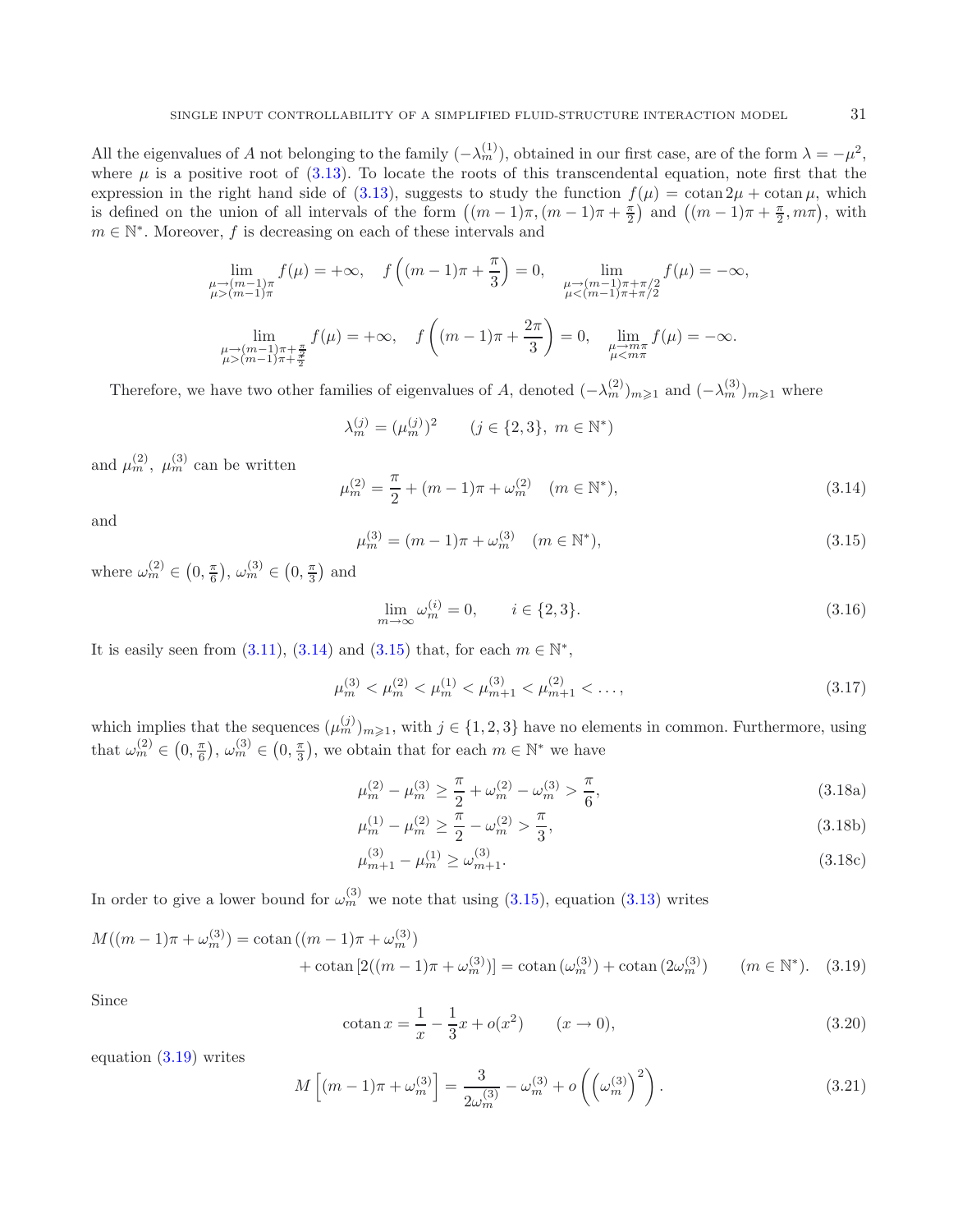32 Y. LIU *ET AL.*

Multiplying both sides of the above formula by  $\omega_m^{(3)}/M$  we get

<span id="page-12-0"></span>
$$
(m-1)\pi\omega_m^{(3)} = \frac{3}{2M} + O\left(\left(\omega_m^{(3)}\right)^2\right) \qquad (m \to \infty).
$$

<span id="page-12-1"></span>Dividing both sides of the above formula by  $(m-1)\pi$  we obtain

$$
\omega_m^{(3)} = \frac{3}{2\pi M(m-1)} + o\left(\frac{1}{m}\right) \qquad (m \to \infty),\tag{3.22}
$$

which gives the desired lower bound for  $\omega_m^{(3)}$ .

Let now  $(\mu_m)_{m\geq 1}$  denote the increasing sequence formed by rearranging all the values of the sequences  $(\mu_m^{(i)})_{m\geq 1}$ , with  $i \in \{1,2,3\}$ . The the spectrum of A is the set  $-A$ , where  $\Lambda = (\lambda_m)_{m\geq 1} := (\mu_m^2)_{m\geq 1}$ . Combining  $(3.17)$ ,  $(3.18)$  and  $(3.22)$ , we can see that  $\Lambda$  is regular, which yields the first conclusion of our proposition. We still have to show that  $\Lambda$  satisfies [\(3.5\)](#page-10-5). To achieve this goal denote

> <span id="page-12-3"></span><span id="page-12-2"></span> $\nu(K) = \max\{m \mid \mu_m \leqslant K\}$  $(K \geqslant 0).$

It is clear that

<span id="page-12-4"></span>
$$
\nu(K) = \sum_{i=1}^{3} \nu^{(i)}(K) \qquad (K \ge 0),
$$
\n(3.23)

where

$$
\nu^{(i)}(K) = \max\left\{m \mid \mu_m^{(i)} \leq K\right\} \qquad (i \in \{1, 2, 3\}, \ K \geq 0).
$$

From  $(3.11)$ ,  $(3.14)$  and  $(3.15)$ , it follows that

$$
\nu^{(i)}(K) = \frac{K}{\pi} + O(1) \qquad (i \in \{1, 2, 3\}, \ K \to \infty). \tag{3.24}
$$

Combining  $(3.23)$  with  $(3.24)$ , it follows that

$$
\nu(K) = \frac{3K}{\pi} + O(1) \qquad (K \to \infty). \tag{3.25}
$$

Using the fact that

<span id="page-12-5"></span>
$$
\mu_{\nu(K)} = K + O(1) \qquad (K \to \infty),
$$

setting  $\nu(K) = m$  in the last formula and using  $(3.25)$  we obtain that

$$
\mu_m = \frac{m\pi}{3} + O(1) \qquad (m \to \infty), \tag{3.26}
$$

which clearly implies  $(3.5)$ .

We finally check estimate [\(3.6\)](#page-10-6). For every  $m \in \mathbb{N}^*$ , the unitary eigenvector associated to the eigenvalue  $(-\mu_m^2)$ is given by  $\Phi_m = \begin{bmatrix} \varphi_m \\ \varphi_m(0) \end{bmatrix}$  with

$$
\varphi_m(x) = \begin{cases} C_m \sin(\mu_m(2+x)), & x \in (-2,0), \\ D_m \sin(\mu_m(1-x)), & x \in (0,1), \end{cases}
$$
(3.27)

where, in order to ensure the normalization condition, we have

$$
C_m^2 \left( 1 - \frac{\sin 4\mu_m}{4\mu_m} \right) + D_m^2 \left( \frac{1}{2} - \frac{\sin 2\mu_m}{4\mu_m} \right) + MC_m^2 \sin^2(2\mu_m) = 1. \tag{3.28}
$$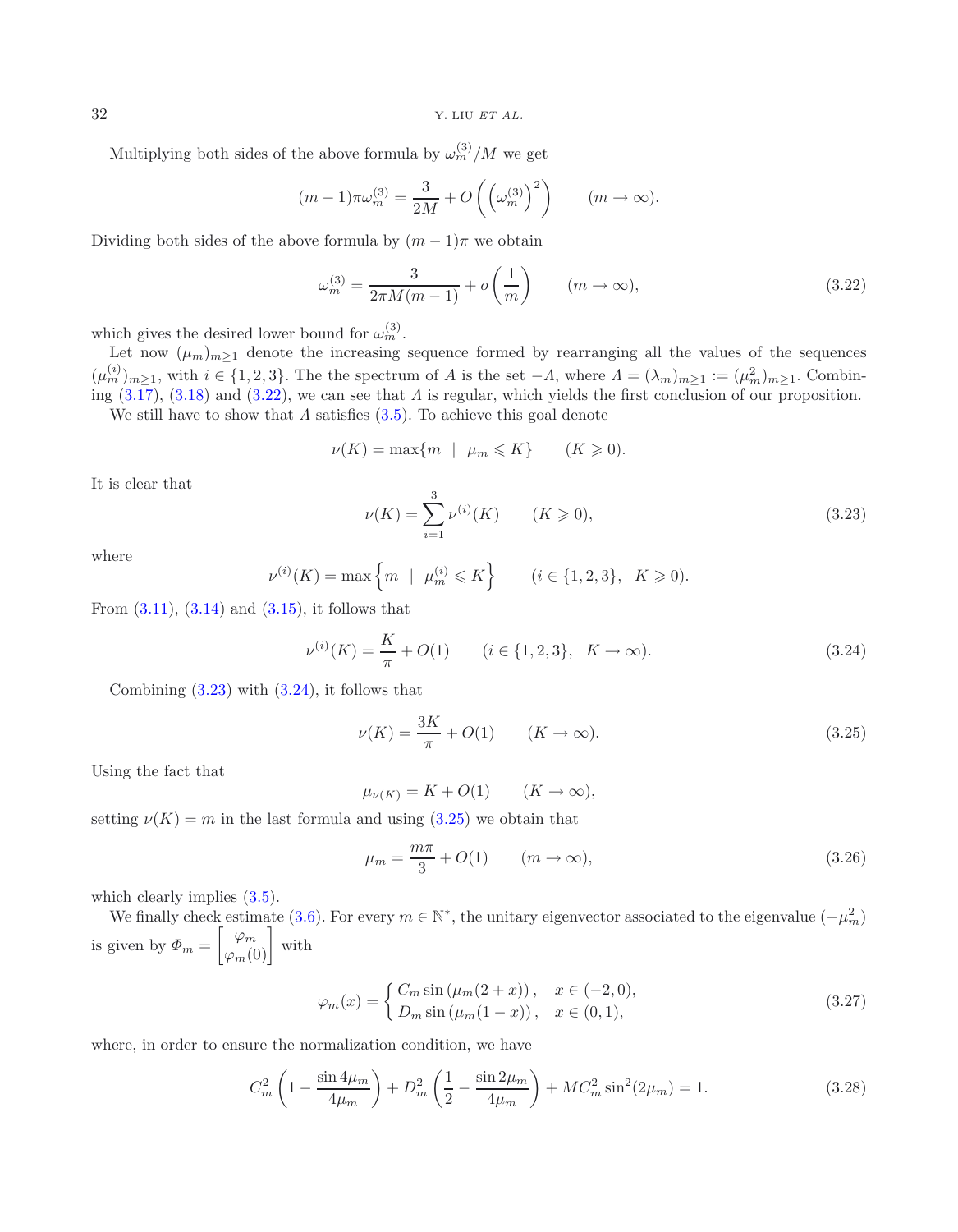<span id="page-13-2"></span>We deduce from [\(3.4\)](#page-9-3) that

<span id="page-13-4"></span><span id="page-13-3"></span>
$$
B^*\Phi_m = \varphi_m|_{\left(-2, -\frac{3}{2}\right)}
$$

so that

$$
||B^*\Phi_m||_U^2 = \frac{C_m^2}{4} \left(1 - \frac{\sin \mu_m}{\mu_m}\right).
$$
 (3.29)

From [\(3.26\)](#page-12-4), we deduce that there exists  $d_1 > 0$  such that

$$
d_1 < 1 - \frac{\sin \mu_m}{\mu_m} \qquad (m \in \mathbb{N}^*). \tag{3.30}
$$

Therefore, we see from  $(3.29)$  and  $(3.30)$  that, in order to obtain  $(3.6)$ , it suffices to estimate the sequence  $(C_m)_{m>1}$ . This will be done by distinguishing two cases.

**First case.** Assume that  $\mu_m$  is a term of the sequence  $(\mu_k^{(1)})$ , which has been defined in [\(3.11\)](#page-10-4). We deduce from [\(3.10\)](#page-10-7) and from [\(3.28\)](#page-12-5) that  $C_m^2 = 2/3$ . This fact, combined with [\(3.29\)](#page-13-2) implies that [\(3.6\)](#page-10-6) holds in the considered case.

**Second case.** Assume that  $\mu_m$  is not a term of the sequence  $(\mu_k^{(1)})$ . In this case, we know from [\(3.12\)](#page-10-8) that  $D_m = 2C_m \cos \mu_m$ . Using this information in [\(3.28\)](#page-12-5) it follows that

$$
C_m^2 = \left[1 - \frac{\sin 4\mu_m}{4\mu_m} + 2\cos^2(\mu_m) - \cos^2(\mu_m)\frac{\sin 2\mu_m}{\mu_m} + M\sin^2(2\mu_m)\right]^{-1}.\tag{3.31}
$$

On the other hand, by using  $(3.14)$ ,  $(3.15)$  and  $(3.16)$ , we deduce

$$
\sin^2(2\mu_m^{(i)}) \to 0, \quad \frac{\sin 4\mu_m^{(i)}}{4\mu_m^{(i)}} \to 0, \quad \cos^2(\mu_m^{(i)}) \frac{\sin 2\mu_m^{(i)}}{\mu_m^{(i)}} \to 0 \quad (i \in \{2, 3\})
$$
\n(3.32)

<span id="page-13-7"></span><span id="page-13-0"></span>
$$
1 + 2\cos^2\left(2\mu_m^{(2)}\right) \to 1, \quad 1 + 2\cos^2\left(2\mu_m^{(3)}\right) \to 3. \tag{3.33}
$$

Gathering  $(3.31)$  and  $(3.32)$  yields

<span id="page-13-6"></span>
$$
|C_m| \geqslant c_1 \qquad (m \in \mathbb{N}^*)
$$

for some constant  $c_1 > 0$ .

We conclude that  $(3.6)$  holds for the two cases and the proof is now complete.

Combining Propositions [2.2,](#page-2-5) [3.1](#page-9-1) and [3.2,](#page-9-2) we conclude

**Proposition 3.3.** The pair  $(A, B)$  is null-controllable in any time  $\tau > 0$  with control cost  $K(\tau) < M_0 e^{\frac{M_1}{\tau}}$  for *some positive constants*  $M_0$  *and*  $M_1$ *.* 

Now we turn to the controllability of the system  $(2.33)$  in the particular case where A, B are defined by  $(3.1)$ and [\(3.3\)](#page-9-5) and  $C: X \to \mathbb{R}$  is defined by

$$
C\begin{bmatrix} \varphi \\ g \end{bmatrix} = g \qquad \left( \begin{bmatrix} \varphi \\ g \end{bmatrix} \in X \right), \tag{3.34}
$$

<span id="page-13-1"></span>*i.e.* we consider the controllability of the nonhomogeneous system

$$
\begin{cases}\n\dot{z} = Az + Bu + f, \\
\dot{h} = Cz, \\
z(0) = z_0, \\
h(0) = h_0.\n\end{cases}
$$
\n(3.35)

<span id="page-13-5"></span>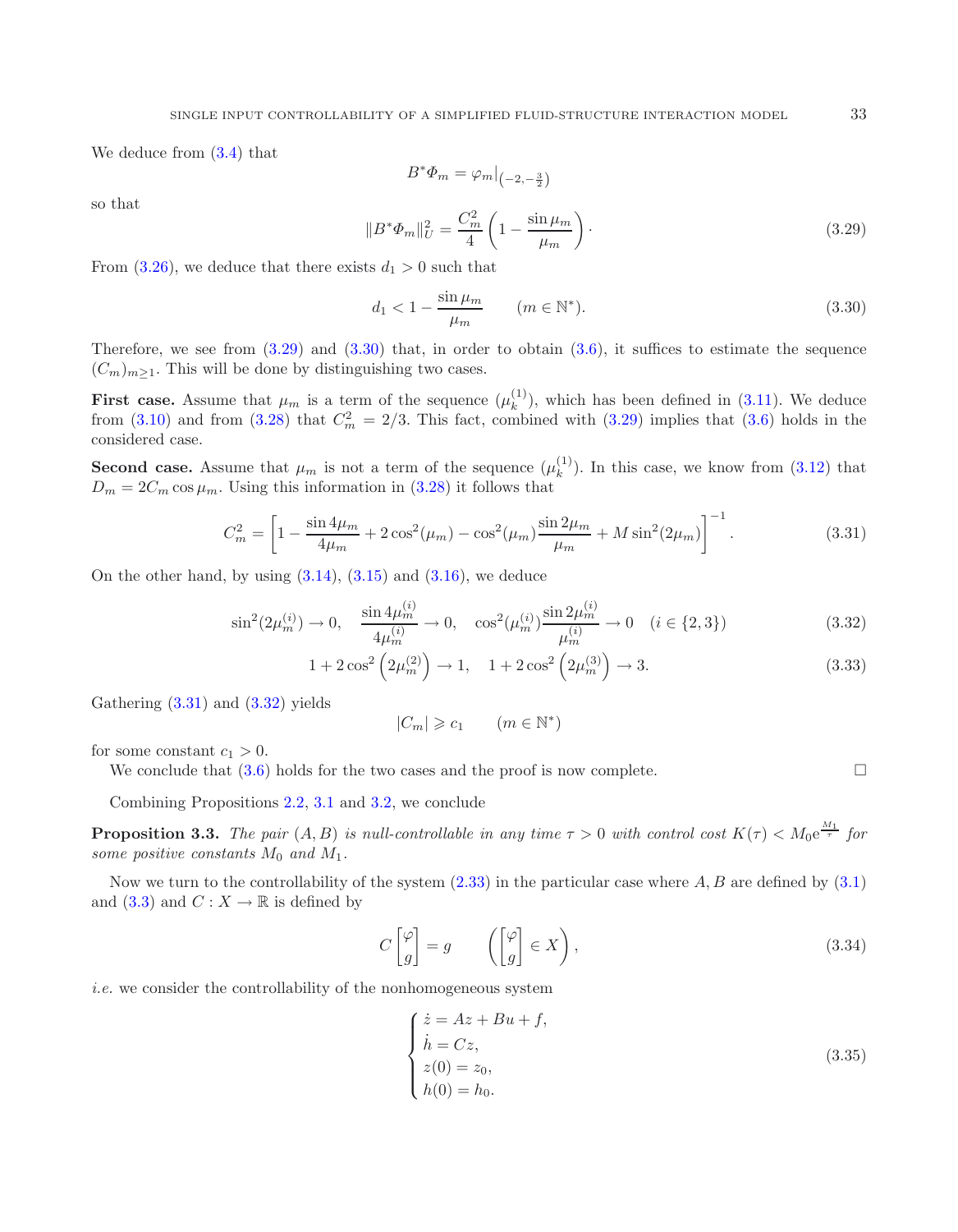<span id="page-14-0"></span>**Proposition 3.4.** With the above notation for A, B and C, let  $\tau > 0$  and let  $M_0$ ,  $M_1$  be the constants in *Proposition* [3.3](#page-13-0)*. Let*  $\rho_{\mathcal{F}}$ ,  $\rho_0 : [0, \tau) \rightarrow [0, \infty)$ 

<span id="page-14-2"></span><span id="page-14-1"></span>
$$
\begin{cases}\n\rho_{\mathcal{F}}(t) = \exp\left(-\frac{\alpha}{(\tau - t)^2}\right), \\
\rho_0(t) = M_0 \exp\left(\frac{M_1}{(q - 1)(\tau - t)} - \frac{\alpha}{q^4(\tau - t)^2}\right),\n\end{cases} \tag{3.36}
$$

*where the parameters*  $q, \alpha$  *satisfy:* 

$$
q > 1, \quad \alpha > \frac{M_1 q^4}{2(q-1)} \tau.
$$
\n(3.37)

Let  $(F, U, Z)$  be the spaces obtained from  $\rho_F$  and  $\rho_0$  according to [\(2.13\)](#page-4-3). Then there exists a bounded linear *operator*

<span id="page-14-6"></span>
$$
E_{\tau}: X \times \mathbb{R} \times \mathcal{F} \to \mathcal{U}
$$
\n
$$
(3.38)
$$

*such that for any*  $(z_0, h_0, f) \in X \times \mathbb{R} \times \mathcal{F}$ , the control  $u = E_\tau(z_0, h_0, f)$  *is such that the solution of* [\(3.35\)](#page-13-6) *satisfies*  $z \in \mathcal{Z}$  *and*  $h(\tau)=0$ *.* 

<span id="page-14-3"></span>*Proof.* We consider the adjoint system (see  $(2.34)$ ) of  $(3.35)$ 

<span id="page-14-4"></span>
$$
\begin{cases}\n-\dot{\xi}(t) = A\xi(t) + g(t) + C^*r, \\
\xi(\tau) = 0,\n\end{cases}
$$
\n(3.39)

where  $g : [0, \infty) \to X$  and  $r \in \mathbb{R}$ . It is not difficult to check that our assumptions  $(3.37)$  imply that the functions defined in [\(3.36\)](#page-14-1) satisfy [\(2.10\)](#page-3-3)–[\(2.12\)](#page-4-2). This fact, combined with Proposition [2.3](#page-4-0) (with  $\gamma(t) = M_0 e^{\frac{M_1}{t}}$ ) and Corollary [2.6](#page-7-4) yields that there exists a  $C > 0$  with

<span id="page-14-7"></span>
$$
\|\xi(0)\|_X^2 + \int_0^\tau \|\rho_{\mathcal{F}}\xi\|_X^2 dt \le C \left( \int_0^\tau \|\rho_0(g + C^*r)\|_X^2 dt + \int_0^\tau \|\rho_0 B^*\xi\|_U^2 dt \right),\tag{3.40}
$$

for every solution of  $(3.39)$ . In order to eliminate r from the right-hand side of the above inequality, we show that

<span id="page-14-8"></span>
$$
|r|^2 \le C \left( \int_0^{\tau} \|\rho_0 g\|_X^2 dt + \int_0^{\tau} \|\rho_0 B^* \xi\|_U^2 dt \right),\tag{3.41}
$$

<span id="page-14-5"></span>for every solution of [\(3.39\)](#page-14-2). This is done by employing a compactness-uniqueness argument. Assume that [\(3.41\)](#page-14-3) is false, then there exists a sequence  $(g_n, r_n) \in L^2([0, \tau], X) \times \mathbb{R}$  such that  $|r_n|^2 = 1$  for every  $n \geq 1$  and

$$
\int_0^\tau \|\rho_0 g_n\|_X^2 dt + \int_0^\tau \|\rho_0 B^* \xi_n\|_U^2 dt \to 0,
$$
\n(3.42)

where  $\xi_n, g_n$  and  $r_n$  satisfy

$$
\begin{cases}\n-\dot{\xi}_n(t) = A\xi_n(t) + g_n(t) + C^*r_n, \\
\xi_n(\tau) = 0.\n\end{cases}
$$
\n(3.43)

By compactness we deduce that, up to the extraction of a subsequence,

$$
r_n \to r, \quad |r| = 1. \tag{3.44}
$$

Moreover, [\(3.42\)](#page-14-4) implies that

$$
\rho_0 g_n \to 0 \quad \text{strongly in} \qquad L^2([0, \tau], X). \tag{3.45}
$$

Let

$$
\rho_1(t) = M_0 \exp\left(\frac{M_1}{(q-1)(\tau-t)} - \frac{2\alpha}{(\tau-t)^2}\right) \qquad (t \in (0, \tau)).
$$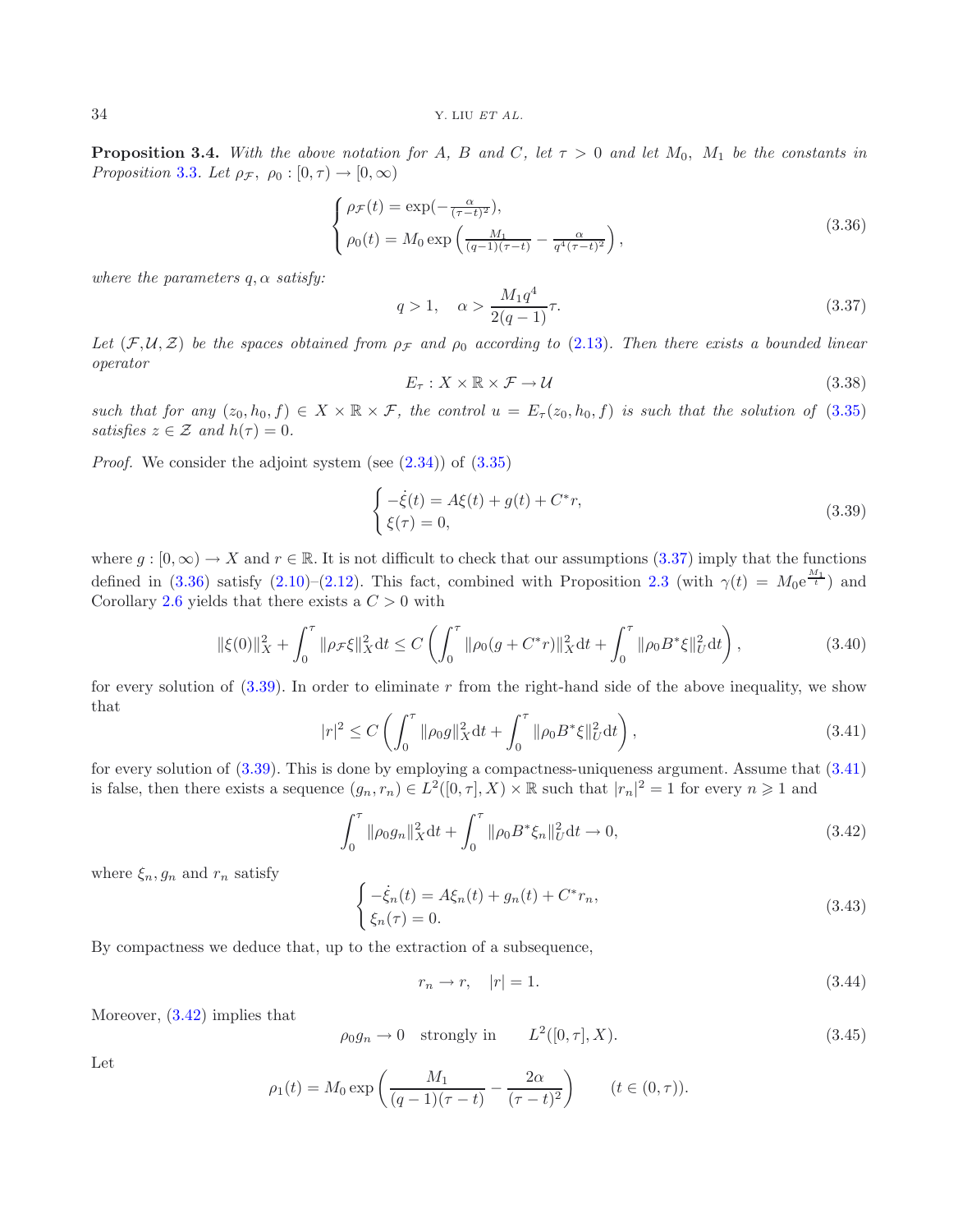<span id="page-15-0"></span>It can be easily verified that

<span id="page-15-2"></span><span id="page-15-1"></span>
$$
\rho_1(t) \leqslant \rho_0(t) \qquad t \in [0, \tau],
$$

so that, using  $(3.45)$ , we obtain that

$$
\rho_1 g_n \to 0 \quad \text{strongly in} \qquad L^2([0, \tau], X). \tag{3.46}
$$

On the other hand, it is not difficult to check that there exists a  $C_1 > 0$  with

<span id="page-15-4"></span>
$$
|\dot{\rho}_1(t)| \le C_1 \rho_{\mathcal{F}}(t) \qquad t \in [0, \tau].
$$

This last estimate, combined with [\(3.40\)](#page-14-6) and [\(3.42\)](#page-14-4), implies that

$$
\|\dot{\rho}_1\xi_n\|_{L^2([0,\tau],X)} \le C_1 \|\rho_{\mathcal{F}}\xi_n\|_{L^2([0,\tau],X)} \le C \qquad (n \ge 1),
$$
\n(3.47)

for some positive constant C. Multiplying both sides of  $(3.43)$  by  $\rho_1(t)$ , we deduce that

$$
\begin{cases}\n-(\rho_1\xi_n)_t = A(\rho_1\xi_n(t)) + \rho_1 g_n(t) + \rho_1 C^* r_n - \dot{\rho}_1\xi_n(t), \\
\xi_n(\tau) = 0.\n\end{cases}
$$
\n(3.48)

Let  $f_n = \rho_1 g_n + \rho_1 C^* r_n - \rho_1 \xi_n$ . Combining [\(3.44\)](#page-14-8), [\(3.46\)](#page-15-0) and [\(3.47\)](#page-15-1) implies that  $(f_n)$  is bounded in  $L^2([0, \tau], X)$ . Hence, using Lemma [2.5](#page-5-1) for [\(3.48\)](#page-15-2), we deduce that  $(\rho_1\xi_n)$  is bounded in  $L^2([0, \tau], \mathcal{D}(A)) \cap H^1((0, \tau), X)$ . Since  $\rho_1$ is bounded away from zero on  $[0, \tau - \epsilon]$  for every  $\epsilon > 0$ , we have

$$
\xi_n \to \xi
$$
 weakly in  $L^2([0, \tau - \epsilon], \mathcal{D}(A)) \cap H^1((0, \tau - \epsilon), X),$ 

up to the extraction of a subsequence. The function  $\xi$  above obviously satisfies the first equation [\(3.39\)](#page-14-2) for  $t \in [0, \tau - \epsilon]$ . Therefore denoting  $\xi =$  $\lceil \phi$ k T , after passing to the limit in  $(3.43)$ , we have  $\xi \in L^2([0, \tau - \epsilon], \mathcal{D}(A)) \cap H^1((0, \tau - \epsilon), X),$ (3.49)

<span id="page-15-5"></span>
$$
\begin{cases}\n-\phi_t(t,x) = \phi_{xx}(t,x), & (0, \tau - \epsilon) \times \{(-2,0) \cup (0,1)\} \\
-M\dot{k}(t) = [\phi_x](t,0) + r, \\
k(t) = \phi(t,0), \\
\phi(t,-2) = 0, \\
\phi(t,1) = 0.\n\end{cases}
$$
\n(3.50)

Recalling the relation [\(3.42\)](#page-14-4), the definition [\(3.36\)](#page-14-1) of  $\rho_0$  and the formula [\(3.4\)](#page-9-3) for B<sup>∗</sup>, we see that for every  $\epsilon > 0$ ,  $\phi = 0$  in  $(0, \tau - \epsilon) \times (-2, -3/2)$ . Using a unique continuation property for the heat equation (see, for instance, [\[12](#page-22-16)], Thm. 1.1), we deduce that  $\phi = 0$  on  $(0, \tau - \epsilon) \times (-2, 0)$ . Recalling the definition of A and  $\mathcal{D}(A)$ from  $(3.1)$  together with  $(3.49)$ , we see that

<span id="page-15-6"></span>
$$
\phi(t, 0+) = \phi(t, 0-) = 0,\tag{3.51}
$$

for almost every  $t \in (0, \tau - \epsilon)$ , so that  $\phi$  satisfies the heat equation with homogeneous Dirichlet boundary conditions for  $t \in (0, \tau - \epsilon)$  and  $x \in (0, 1)$ . It follows that  $\phi$  can be written

$$
\phi(t,x) = \sum_{n=1}^{\infty} a_n \sin(n\pi x) e^{-\pi^2 n^2 (\tau - t - \epsilon)} \qquad (t \in [0, \tau - \epsilon], \quad x \in (0,1)),
$$
\n(3.52)

for some real sequence  $(a_n)$  with  $(na_n) \in l^2$ .

<span id="page-15-3"></span>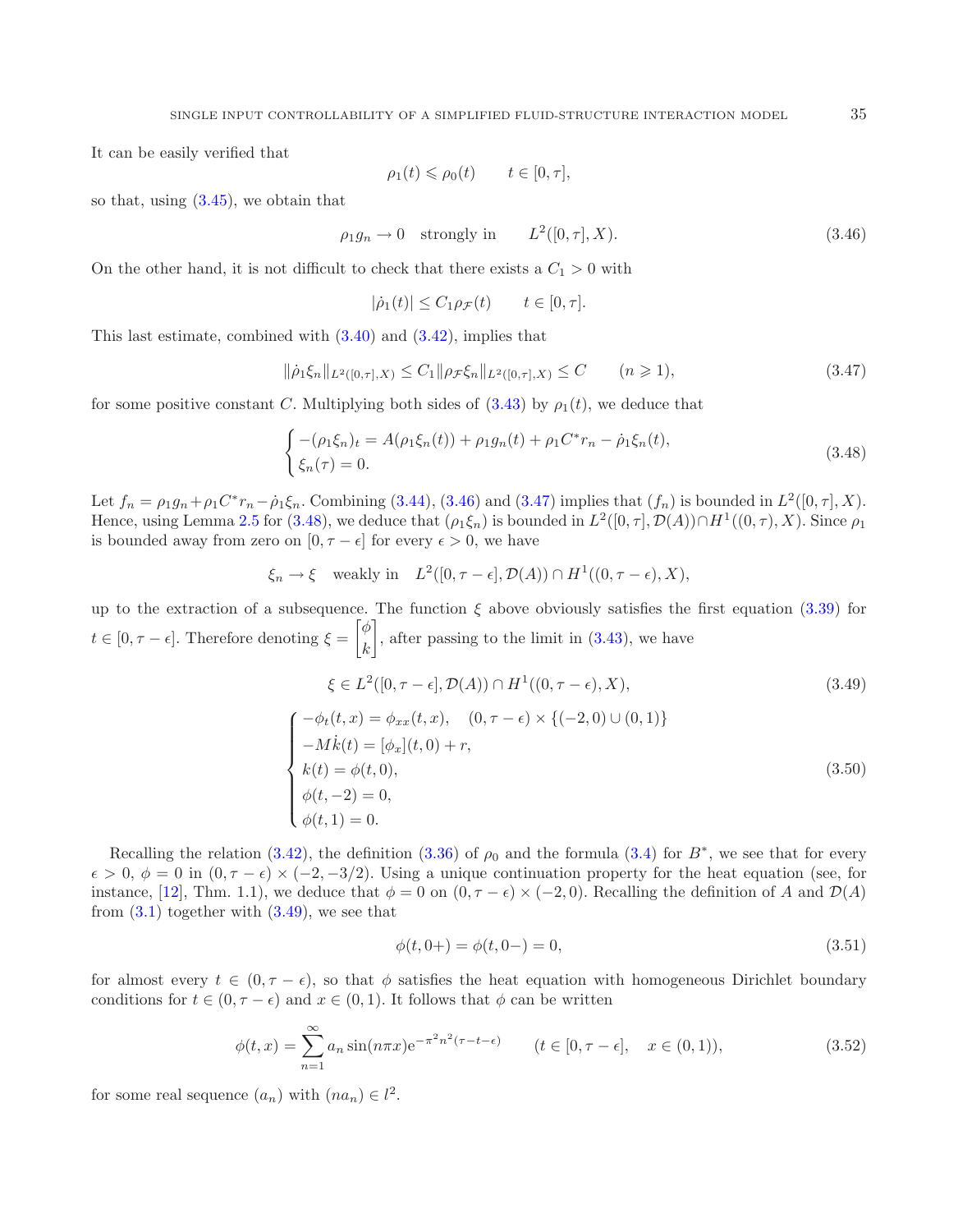On the other hand, using the third equation in [\(3.50\)](#page-15-4) and [\(3.51\)](#page-15-5), it follows that  $k(t) = 0$  for every  $t \in [0, \tau - \epsilon)$ . By using the second equation of  $(3.50)$  and the fact that φ vanishes for  $x < 0$ , yields

<span id="page-16-3"></span>
$$
\phi_x(t, 0+) = -r \qquad (t \in [0, \tau - \epsilon]).
$$

The above equation and [\(3.52\)](#page-15-6) give

$$
r + \pi \sum_{n=1}^{\infty} n a_n e^{-\pi^2 n^2 (\tau - t - \epsilon)} = 0 \qquad (t \in [0, \tau - \epsilon]),
$$

which clearly implies that  $a_n = 0$  for every  $n \geq 1$  and that  $r = 0$ . The last assertion contradicts [\(3.44\)](#page-14-8). We can thus conclude that [\(3.41\)](#page-14-3) holds.

Using next  $(3.41)$  in  $(3.40)$  it follows that there exists a positive constant C such that

<span id="page-16-2"></span>
$$
|r|^2 + \|\xi(0)\|^2 + \int_0^\tau \|\rho \mathcal{F} \xi\|^2 dt \le C \left( \int_0^\tau \|\rho_0 g\|^2 dt + \int_0^\tau \|\rho_0 B^* \xi\|_{U}^2 dt \right),
$$

<span id="page-16-1"></span>for every solution of [\(3.39\)](#page-14-2). By applying Proposition [2.9](#page-8-2) (with  $Y = \mathbb{R}$ ) we obtain the desired result.

<span id="page-16-4"></span>**Corollary 3.5.** *With the assumptions and notation in Proposition* [3.4](#page-13-1)*, denote*

$$
\rho(t) = e^{-\frac{\beta}{(\tau - t)^2}} \qquad (t \in [0, \tau)),
$$
\n(3.53)

*where the positive constant*  $\beta$  *is such that*  $\beta < \frac{\alpha}{q^4}$ *. Then, for every*  $z_0 \in \mathcal{D}((-A)^{1/2})$ *,*  $f \in \mathcal{F}$  *and*  $h_0 \in \mathbb{R}$ *, the trajectory* z *obtained by solving* [\(3.35\)](#page-13-6) *with*  $u = E_\tau(z_0, h_0, f)$  *is in*  $C([0, \tau], \mathcal{D}((-A)^{1/2}))$ *. Moreover, there exists a positive constant* C *such that*

$$
\left\| \frac{z}{\rho} \right\|_{C([0,\tau];\mathcal{D}((-A)^{1/2})) \cap H^1((0,\tau),X) \cap L^2([0,\tau],\mathcal{D}(A))} \leq C \left( \|z_0\|_{\mathcal{D}((-A)^{1/2})} + |h_0| + \left\| \frac{f}{\rho \mathcal{F}} \right\|_{L^2([0,\tau],X)} \right),\tag{3.54}
$$

*for every*  $z_0 \in \mathcal{D}((-A)^{1/2})$ *,*  $f \in \mathcal{F}$  *and*  $h_0 \in \mathbb{R}$ *. Finally, if the parameter* q *from the definition* [\(3.36\)](#page-14-1) *of*  $\rho_0$  $satisfies q<sup>4</sup> < 2 then$ 

$$
\frac{\rho^2}{\rho_{\mathcal{F}}} \in C[0, \tau].\tag{3.55}
$$

*Proof.* Since  $\beta < \frac{\alpha}{q^4}$ , we see that the functions  $\rho_0$ ,  $\rho_{\mathcal{F}}$  and  $\rho$  satisfy [\(2.30\)](#page-7-3). Therefore [\(3.54\)](#page-16-2) follows by applying Proposition [2.8.](#page-7-5)

Furthermore, if we choose q such that  $1 < q^4 < 2$ , then  $\frac{\rho^2}{\rho_{\mathcal{F}}} \in C[0, \tau]$  since

$$
\frac{\rho^2}{\rho_{\mathcal{F}}}(t) = \exp\left(\frac{\alpha - 2\beta}{(\tau - t)^2}\right),\,
$$

<span id="page-16-0"></span>is bounded on  $[0, \tau]$  if  $\alpha - 2\beta < 0$ . Using again the fact that  $\beta < \frac{\alpha}{q^4}$ , we deduce that we can achieve this by choosing such a β iff  $q^4 < 2$ .

# 4. Proof of the main result

This section is devoted to the proof of Theorem [1.1.](#page-1-0) Using a standard methodology for parabolic control problems we first study, instead of the boundary control problem [\(1.1\)](#page-0-0), a distributed control problem (see [\(4.1\)](#page-17-0) below). To deal with this system with moving boundary, we first use a change of variable to transform it (see [\(4.4\)](#page-17-1) below). This system can be written as system  $(3.35)$  but with a right-hand side f depending on z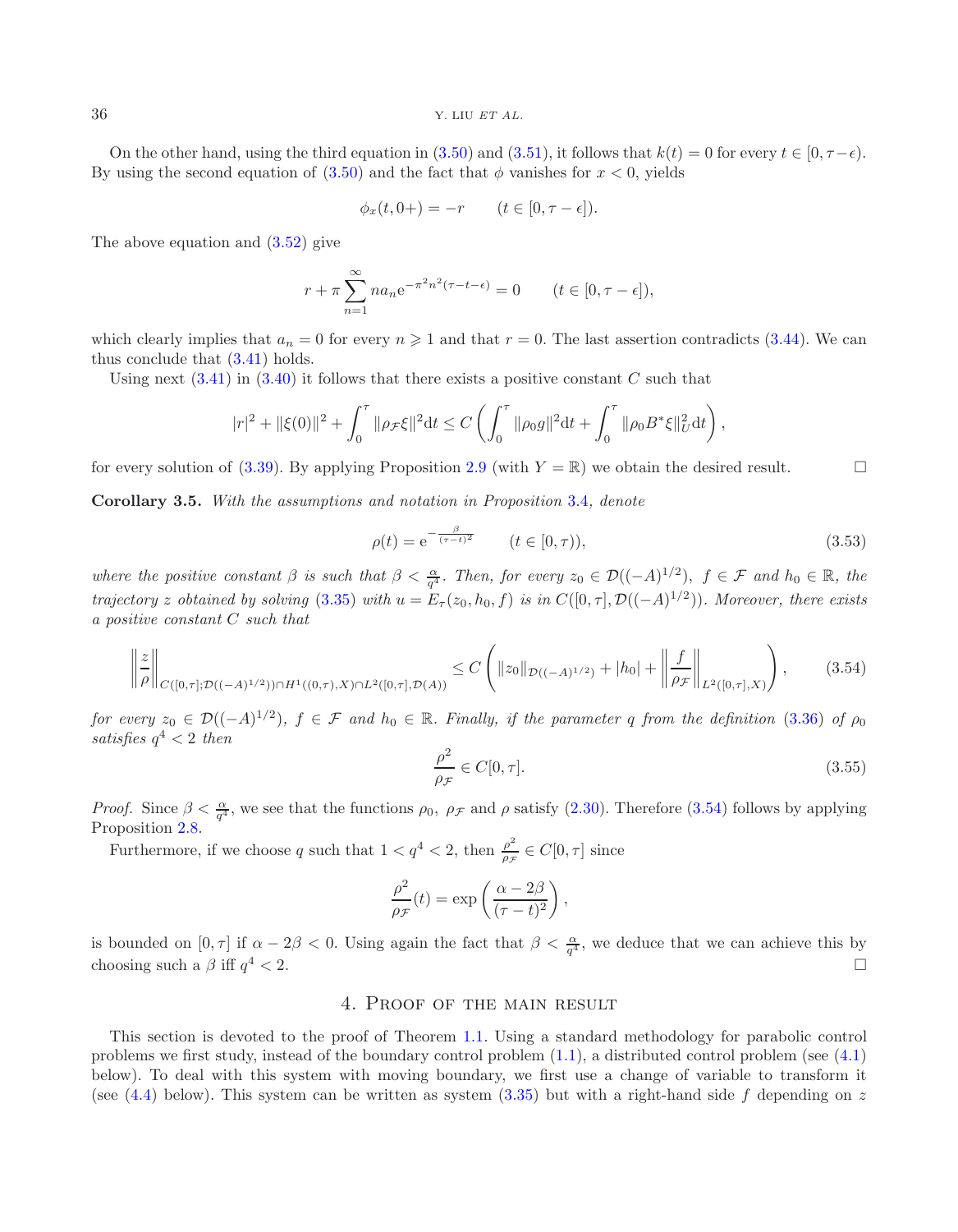and h. Lemma [4.1](#page-18-0) gives properties of this nonlinear term and thus using a fixed-point argument and the results of the previous section, we deduce the null-controllability of  $(4.4)$  for small initial data. Using our change of variables, it implies the null-controllability of [\(4.4\)](#page-17-1) for small initial data of the distributed control problem [\(4.1\)](#page-17-0) (Thm. [4.3\)](#page-21-0). We end this section by proving that the controllability of  $(4.1)$  implies the controllability of  $(1.1)$ , which proves Theorem [1.1.](#page-1-0)

First, let us consider a distributed control problem associated to  $(1.1)$ :

<span id="page-17-0"></span>
$$
\begin{cases}\nv_t(t,x) - v_{xx}(t,x) + v(t,x)v_x(t,x) = \hat{u}(t,x) & (t \geq 0, \quad x \in [-2,1] \setminus \{h(t)\}), \\
v(t,h(t)) = \dot{h}(t) & (t \geq 0), \\
M\ddot{h}(t) = [v_x](t,h(t)) & (t \geq 0), \\
v(t,-2) = 0, \quad v(t,1) = 0 & (t \geq 0), \\
h(0) = h_0, \quad \dot{h}(0) = h_1, \\
v(0,x) = v_0(x) & x \in [-2,1] \setminus \{h_0\},\n\end{cases} \tag{4.1}
$$

where  $\hat{u}(t, x)$  is the input function, supported in the subinterval  $(-2, -5/4)$ , and the state of the system is the triple  $\sqrt{ }$  $\overline{a}$  $\overline{v}$ h ⎤ ⎦. The study of the above internal controllability problem should be seen only as a tool in the proof

<span id="page-17-3"></span> $\dot{h}$ of our main boundary controllability result. Therefore, we choose here the very particular interval [−2, 1] for technical purposes (as already explained in the previous section), but this will be enough to obtain the proof of our main result.

<span id="page-17-1"></span>To study the control problem [\(4.1\)](#page-17-0) we reduce it to a problem in a fixed domain by using an appropriate change of variables. More precisely, let  $\tau > 0$  and let  $h : [0, \tau] \to (-1, 1)$  be a function in  $H^1(0, \tau)$ . For every  $t \in [0, \tau]$  we define a diffeomorphism  $\eta(t, \cdot)$  from  $(-2, h(t)) \cup (h(t), 1)$  onto  $(-2, 0) \cup (0, 1)$  by

<span id="page-17-2"></span>
$$
y = \eta(t, x) = \begin{cases} \frac{x - h(t)}{1 - h(t)}, & x > h(t), \\ \frac{2(x - h(t))}{2 + h(t)}, & x < h(t). \end{cases}
$$
 (4.2)

We define a new function  $\varphi$  by setting

$$
\varphi(t, \eta(t, x)) = v(t, x) \qquad (t \in [0, \tau], \ x \in (-2, h(t)) \cup (h(t), 1)). \tag{4.3}
$$

It is not difficult to check that, using the change of variables defined by [\(4.2\)](#page-17-2) and [\(4.3\)](#page-17-3), the system [\(4.1\)](#page-17-0) becomes

$$
\begin{cases}\n\varphi_t - (\eta_x \circ \eta^{-1})^2 \varphi_{yy} + (\eta_x \circ \eta^{-1}) \varphi_y \varphi + (\eta_t \circ \eta^{-1}) \varphi_y = u, & (t \ge 0, y \in [-2, 1] \setminus \{0\}), \\
M\dot{g}(t) = [(\eta_x \circ \eta^{-1}) \varphi_y](0, t), & (t \ge 0), \\
\varphi(t, 0) = g(t), & (t \ge 0), \\
\dot{h}(t) = g(t), & (t \ge 0), \\
\varphi(t, -2) = 0, & \varphi(t, 1) = 0, \\
h(0) = h_0, & g(0) = h_1, \\
\varphi(0, y) = \varphi_0(y) & y \in [-2, 1] \setminus \{0\},\n\end{cases} \tag{4.4}
$$

where  $u$  is a new input function and

$$
[(\eta_x \circ \eta^{-1})\varphi_y](t,0) = [(\eta_x \circ \eta^{-1})](t,0)\varphi_y(t,0+) + (\eta_x \circ \eta^{-1})(t,0-)[\varphi_y](t,0).
$$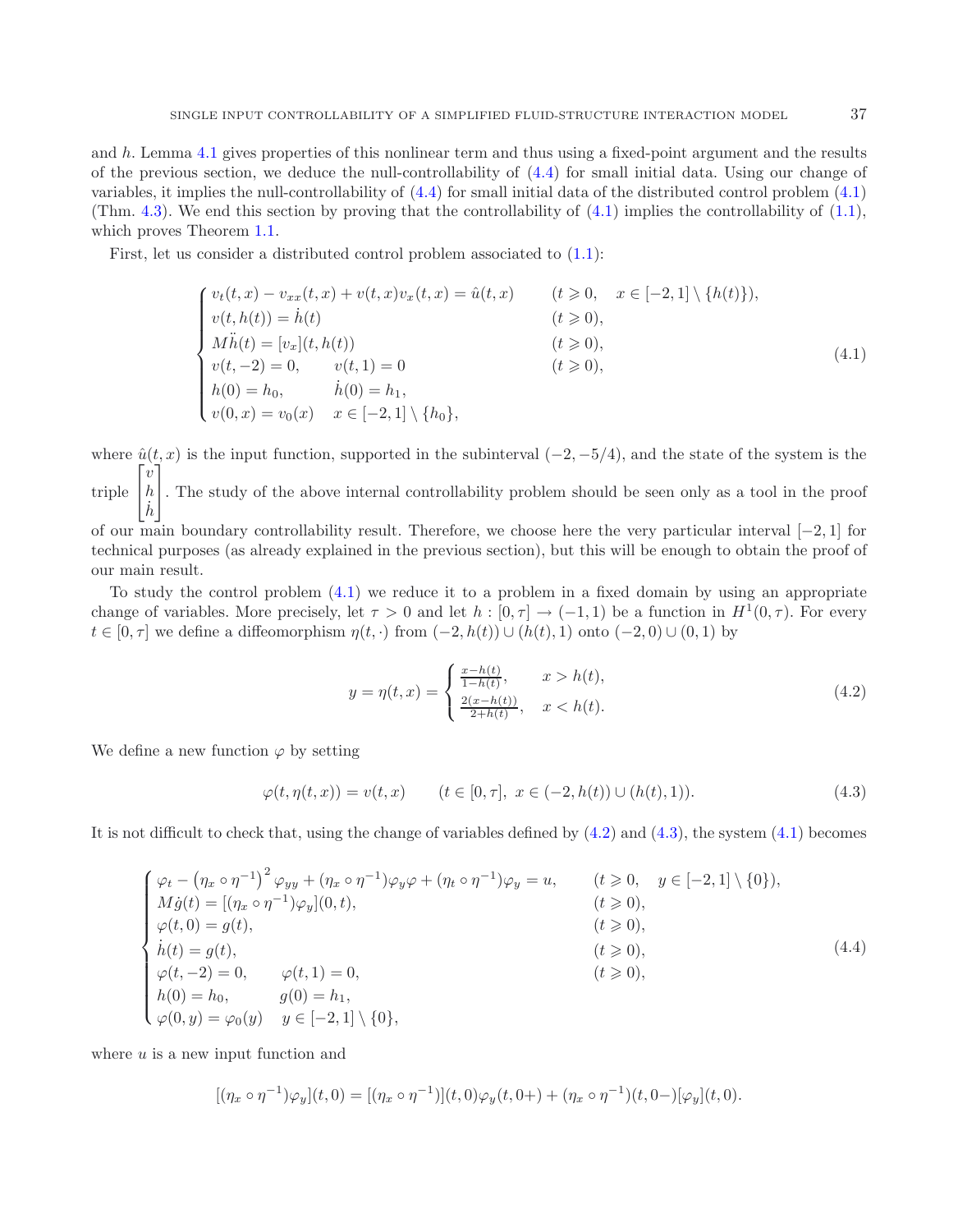38 Y. LIU *ET AL.*

We note that, since the function  $\eta$  is given by [\(4.2\)](#page-17-2), we have

<span id="page-18-1"></span>
$$
(\eta_x \circ \eta^{-1})(t, y) = \frac{1}{1 - \kappa(y)h(t)} = \begin{cases} \frac{1}{1 - h(t)}, & y > 0, \\ \frac{2}{2 + h(t)}, & y < 0. \end{cases}
$$
(4.5)

$$
(\eta_t \circ \eta^{-1})(t, y) = -g(t)\frac{1 - \kappa(y)y}{1 - \kappa(y)h(t)} = \begin{cases} -\frac{1 - y}{1 - h(t)}g(t) & \text{for } y > 0, \\ -\frac{2 + y}{2 + h(t)}g(t) & \text{for } y < 0. \end{cases}
$$
(4.6)

where

<span id="page-18-5"></span><span id="page-18-2"></span>
$$
\kappa(y) = \begin{cases} 1 & \text{for } y > 0, \\ -\frac{1}{2} & \text{for } y < 0. \end{cases}
$$
 (4.7)

Moreover, we have

$$
[\eta_x \varphi_y](t,0) = \left(\frac{1}{1-h(t)} - \frac{2}{2+h(t)}\right) \varphi_y(t,0+) + \frac{2}{2+h(t)}[\varphi_y](t,0).
$$

Using the above formula, combined with  $(4.5)$  and  $(4.6)$ , we obtain that  $(4.4)$  writes in the more explicit form

$$
\begin{cases}\n\varphi_t = \varphi_{yy} + \left[ \left( \frac{1}{1 - \kappa h} \right)^2 - 1 \right] \varphi_{yy} - \left( \frac{1}{1 - \kappa h} \right) \varphi_y \varphi - \frac{1 - \kappa y}{1 - \kappa h} g \varphi_y + u & (t \geqslant 0, \quad y \in [-2, 1] \setminus \{0\}), \\
M\dot{g} = [\varphi_y](t, 0) - \frac{h(t)}{2 + h(t)} [\varphi_y](t, 0) + \left( \frac{1}{1 - h(t)} - \frac{2}{2 + h(t)} \right) \varphi_y(t, 0+) & (t \geqslant 0), \\
\varphi(t, 0) = g(t) & (t \geqslant 0), \\
\dot{h}(t) = g(t), \\
\varphi(t, -2) = 0, \qquad \varphi(t, 1) = 0 \\
h(0) = h_0, \qquad g(0) = h_1, \\
\varphi(0, y) = \varphi_0(y) \qquad (y \in [-2, 1] \setminus \{0\}).\n\end{cases} \tag{4.8}
$$

The above system suggests the introduction of the nonlinear operator

<span id="page-18-4"></span><span id="page-18-3"></span>
$$
N: \mathcal{D}(A) \times (-2,1) \to X
$$

defined by

$$
N\begin{bmatrix} z \\ h \end{bmatrix} = \begin{bmatrix} \left[ \left( \frac{1}{1-\kappa h} \right)^2 - 1 \right] \varphi_{yy} - \left( \frac{1}{1-\kappa h} \right) \varphi_y \varphi - \frac{1-\kappa y}{1-\kappa h} g \varphi_y \\ -\frac{h}{2+h} [\varphi_y](0) + \left( \frac{1}{1-h} - \frac{2}{2+h} \right) \varphi_y(0+) \end{bmatrix},
$$

where  $z =$  $\lceil \varphi \rceil$ g 1 is a generic element of  $\mathcal{D}(A)$ . Lemma below yields some important properties of N.

<span id="page-18-0"></span>**Lemma 4.1.** *For every*  $a \in (0,1)$ *, there exists a positive constant*  $C = C(a)$  *such that* 

$$
\left\| N \begin{bmatrix} z \\ h \end{bmatrix} \right\|_X \le C \left( |g|^2 + \|\varphi\|_{H^1}^2 + |h| \|\varphi_{yy}\|_{L^2} \right) \quad \left( \begin{bmatrix} z \\ h \end{bmatrix} \in \mathcal{D}(A) \times (-a, a) \right),\tag{4.9}
$$

$$
\left\| N \begin{bmatrix} z_1 \\ h_1 \end{bmatrix} - N \begin{bmatrix} z_2 \\ h_2 \end{bmatrix} \right\|_X \le C \left( (|h_1 - h_2| + |g_1 - g_2|) \left( \|\varphi_{1,yy}\|_{L^2} + \|\varphi_1\|_{H^1}^2 + \|\varphi_2\|_{H^1} \right) + |h_2| \|\varphi_1 - \varphi_2\|_{H^2} + \|\varphi_1^2 - \varphi_2^2\|_{H^1} \right) \left( \begin{bmatrix} z_i \\ h_i \end{bmatrix} \in \mathcal{D}(A) \times (-a, a), i = 1, 2 \right). \tag{4.10}
$$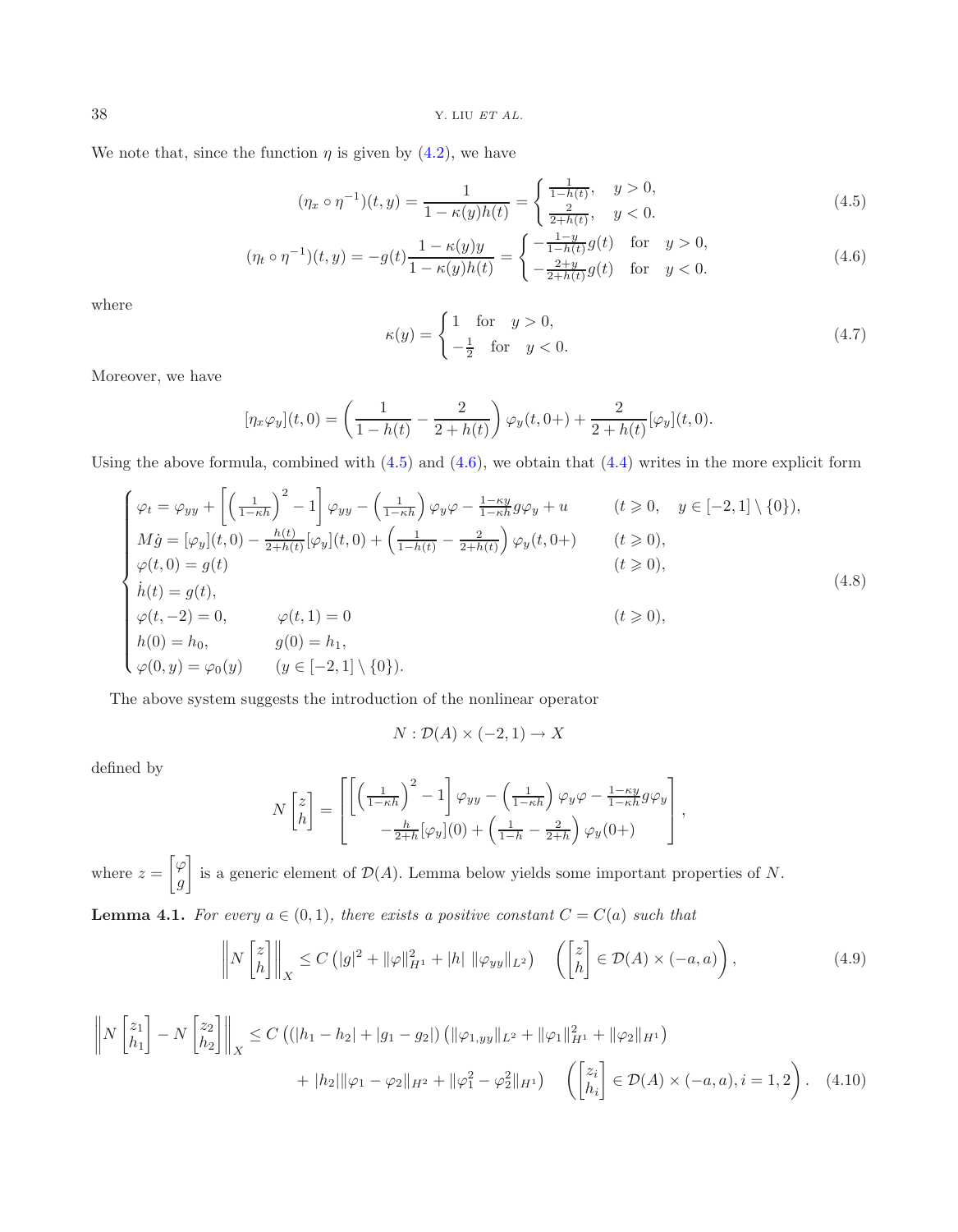*Proof.* The proof of  $(4.9)$  follows easily from standard embedding and trace results for Sobolev spaces. To prove [\(4.10\)](#page-18-4), we note that

$$
N = \begin{bmatrix} F_1 + F_2 + F_3 \\ F_4 \end{bmatrix},
$$
\n(4.11)

where

$$
F_1\begin{bmatrix} z \\ h \end{bmatrix} = \left[ \left( \frac{1}{1 - \kappa h} \right)^2 - 1 \right] \varphi_{yy}, \quad F_2\begin{bmatrix} z \\ h \end{bmatrix} = -\left( \frac{1}{1 - \kappa h} \right) \varphi_y \varphi,
$$
\n(4.12)

$$
F_3 \begin{bmatrix} z \\ h \end{bmatrix} = -\frac{1 - \kappa y}{1 - \kappa h} g \varphi_y,\tag{4.13}
$$

$$
F_4\begin{bmatrix} z \\ h \end{bmatrix} = -\frac{h}{2+h}[\varphi_y](0) + \left(\frac{1}{1-h} - \frac{2}{2+h}\right)\varphi_y(0+). \tag{4.14}
$$

Simple calculations, combined with standard embedding and trace results for Sobolev spaces, imply that there exists a constant  $C > 0$ , depending only on a, such that for every  $\begin{bmatrix} z_1 \\ h \end{bmatrix}$  $h_1$ 1 ,  $\lceil z_2 \rceil$  $h<sub>2</sub>$ 1  $\in \mathcal{D}(A) \times (-a, a)$  we have

$$
\left\| F_1 \begin{bmatrix} z_1 \\ h_1 \end{bmatrix} - F_1 \begin{bmatrix} z_2 \\ h_2 \end{bmatrix} \right\|_{L^2} \leqslant C \left( |h_1 - h_2| \|\varphi_{1,yy}\|_{L^2} + |h_2| \|\varphi_{1,yy} - \varphi_{2,yy}\|_{L^2} \right), \tag{4.15}
$$

$$
\left\| F_2 \begin{bmatrix} z_1 \\ h_1 \end{bmatrix} - F_2 \begin{bmatrix} z_2 \\ h_2 \end{bmatrix} \right\|_{L^2} \leqslant C \left( |h_1 - h_2| \|\varphi_1\|_{H^1}^2 + \|\varphi_1^2 - \varphi_2^2\|_{H^1} \right), \tag{4.16}
$$

$$
\left\| F_3 \begin{bmatrix} z_1 \\ h_1 \end{bmatrix} - F_3 \begin{bmatrix} z_2 \\ h_2 \end{bmatrix} \right\|_{L^2} \leqslant C \left( |h_1 - h_2| \ |g_1| \ ||\varphi_1||_{H^1} + |g_1| \ ||\varphi_1 - \varphi_2||_{H^1} + |g_1 - g_2| \ ||\varphi_2||_{H^1} \right), \tag{4.17}
$$

$$
\left| F_4 \begin{bmatrix} z_1 \\ h_1 \end{bmatrix} - F_4 \begin{bmatrix} z_2 \\ h_2 \end{bmatrix} \right| \leqslant C \left( |h_1 - h_2| \, \|\varphi_{1,yy}\|_{L^2} + |h_2| \, \|\varphi_{1,yy} - \varphi_{2,yy}\|_{L^2} \right). \tag{4.18}
$$

The above estimates clearly imply the conclusion.  $\Box$ 

The main step in the proof of Theorem [1.1](#page-1-0) is the following result.

<span id="page-19-2"></span>**Proposition 4.2.** *Let*  $\tau > 0$ *. Then there exists*  $r > 0$  *such that for every*  $h_0$ ,  $h_1$ ,  $\varphi_0$  *satisfying* 

<span id="page-19-0"></span>
$$
|h_0| + |h_1| + \|\varphi_0\|_{H_0^1(-2,1)} \le r,\tag{4.19}
$$

$$
\varphi_0(0) = h_1.
$$

*The nonlinear system* [\(4.8\)](#page-18-5) *is null controllable in time*  $\tau$  *with a control* u *supported in* (−2, −3/2)*: there exists*  $u \in L^2([0, \tau] \times [-2, -3/2])$  *such that the corresponding solution satisfies* 

$$
\varphi(\tau, \cdot) = 0, \quad h(\tau) = 0, \quad \dot{h}(\tau) = 0.
$$
\n(4.20)

*Moreover, the control* u *can be chosen so that*

$$
-1 < h(t) < 1 \qquad (t \in [0, \tau]). \tag{4.21}
$$

<span id="page-19-1"></span>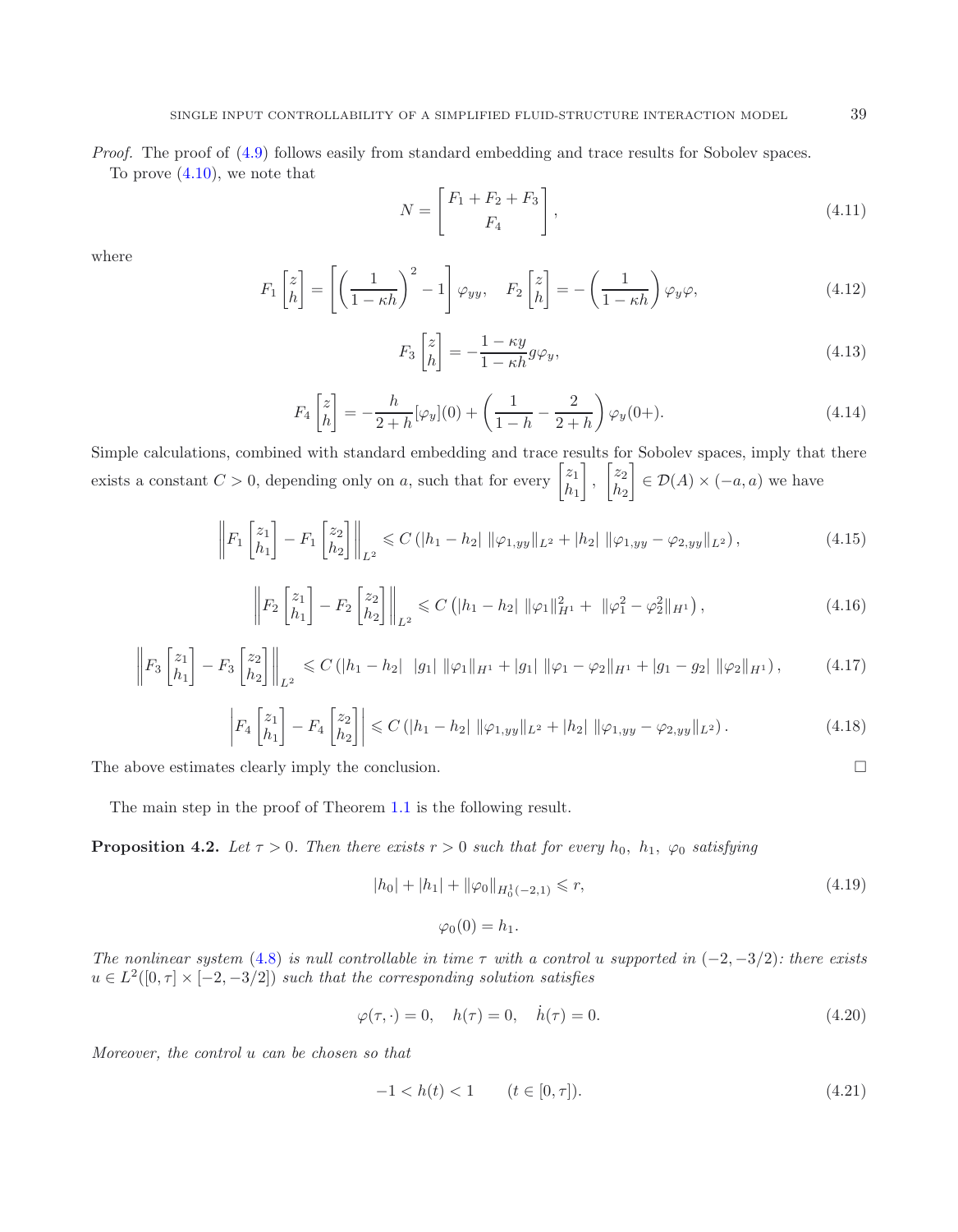*Proof.* Since we look for controls such that  $u(t, \cdot)$  is supported in  $(-2, -3/2)$ , the problem can be rewritten

<span id="page-20-1"></span><span id="page-20-0"></span>
$$
\begin{cases}\n\dot{z} = Az + N \begin{bmatrix} z \\ h \end{bmatrix} + Bu, \\
\dot{h} = Cz, \\
z(0) = z_0, \\
h(0) = h_0,\n\end{cases}
$$
\n(4.22)

with the same choice of the operators A, B and C as in Section [3](#page-9-0) (see  $(3.1)$ ,  $(3.3)$  and  $(3.34)$ ). In order to prove the null controllability of [\(4.22\)](#page-20-0) we consider the linearized problem

$$
\begin{cases}\n\dot{z} = Az + Bu + f, \\
\dot{h} = Cz, \\
z(0) = z_0, \\
h(0) = h_0,\n\end{cases}
$$
\n(4.23)

with  $f : [0, \tau] \to X$ . Let  $\rho_{\mathcal{F}}$ ,  $\rho_0$ ,  $\rho$  be the functions introduced in Proposition [3.4](#page-13-1) and in Corollary [3.5](#page-16-1) and let  $(\mathcal{F}, \mathcal{U}, \mathcal{Z})$  be the corresponding function spaces, defined according to [\(2.13\)](#page-4-3). According to Proposition [3.4](#page-13-1) and Corollary [3.5](#page-16-1) there exists a control  $u = E_{\tau}(z_0, h_0, f)$  such that the corresponding trajectory  $(z, h)$  satisfies  $h(\tau) = 0$  together with [\(3.54\)](#page-16-2). It follows that, denoting

<span id="page-20-2"></span>
$$
\mathcal{F}_r = \{ f \in \mathcal{F} \mid ||f||_{\mathcal{F}} \le r \},\tag{4.24}
$$

with  $r > 0$  small enough, we can define an operator N acting on  $\mathcal{F}_r$  by

$$
\mathcal{N}(f)(t) := N \begin{bmatrix} z(t) \\ h(t) \end{bmatrix} \qquad (t \in [0, \tau]),
$$

where  $\begin{bmatrix} z \\ h \end{bmatrix}$ h 1 is the state trajectory of [\(4.23\)](#page-20-1) corresponding to the input  $u = E_\tau(z_0, h_0, f)$ . Indeed, the fact that, provided that r is small enough, we have  $h(t) \in (-1,1)$  for every  $t \in [0,\tau]$  (so that N is well-defined on  $\mathcal{F}_r$ ) follows from Corollary [3.5.](#page-16-1) More precisely, let  $\rho$  the function defined in [\(3.53\)](#page-16-3). Since  $\rho(\tau) = h(\tau) = 0$  and  $\dot{\rho}(t) = -\frac{\beta}{(\tau-t)^3} \rho(t)$ , by the Cauchy mean value theorem, for every  $t \in [0, \tau]$  we have

<span id="page-20-3"></span>
$$
\left|\frac{h(t)}{\rho(t)}\right| = \left|\frac{h(t) - h(\tau)}{\rho(t) - \rho(\tau)}\right| \le \left\|\frac{g}{\dot{\rho}}\right\|_{C[0,\tau]} \le C \left\|\frac{g}{\rho}\right\|_{C[0,\tau]},\tag{4.25}
$$

where C is a constant depending only on  $\beta$  and on  $\tau$ . By [\(3.54\)](#page-16-2), if we choose r small enough, we have [\(4.21\)](#page-19-0), so that  $\mathcal N$  is indeed well defined.

In order to obtain the conclusion of the proposition, it suffices to check that, for  $r > 0$  small enough, N is contractive mapping from  $\mathcal{F}_r$  into itself. We first check that  $\mathcal{F}_r$  is invariant for N, provided that r is small enough. This follows from Lemma [4.1,](#page-18-0) noting that, for almost every  $t \in [0, \tau]$ , we have

$$
\left\|\frac{\mathcal{N}(f)}{\rho_{\mathcal{F}}}(t)\right\|_{X} \leq C \left|\frac{\rho^{2}(t)}{\rho_{\mathcal{F}}(t)}\right| \left(\left|\frac{g(t)}{\rho(t)}\right|^{2} + \left|\frac{h(t)}{\rho(t)}\right|\left\|\frac{\varphi(t,\cdot)}{\rho(t)}\right\|_{H^{2}} + \left\|\frac{\varphi(t,\cdot)}{\rho(t)}\right\|_{H^{1}}^{2}\right).
$$

Since  $\rho$  and  $\frac{\rho^2}{\rho \tau}$  are continuous functions on [0,  $\tau$ ] (see [\(3.36\)](#page-14-1) and [\(3.55\)](#page-16-4)), it follows that

$$
\|\mathcal{N}(f)\|_{\mathcal{F}} \le C \left( \left\|\frac{g}{\rho}\right\|_{C[0,\tau]}^2 + \left\|\frac{h}{\rho}\right\|_{C[0,\tau]} \left\|\frac{\varphi}{\rho}\right\|_{L^2([0,\tau],H^2)} + \left\|\frac{\varphi}{\rho}\right\|_{C([0,\tau],H^1)}^2 \right). \tag{4.26}
$$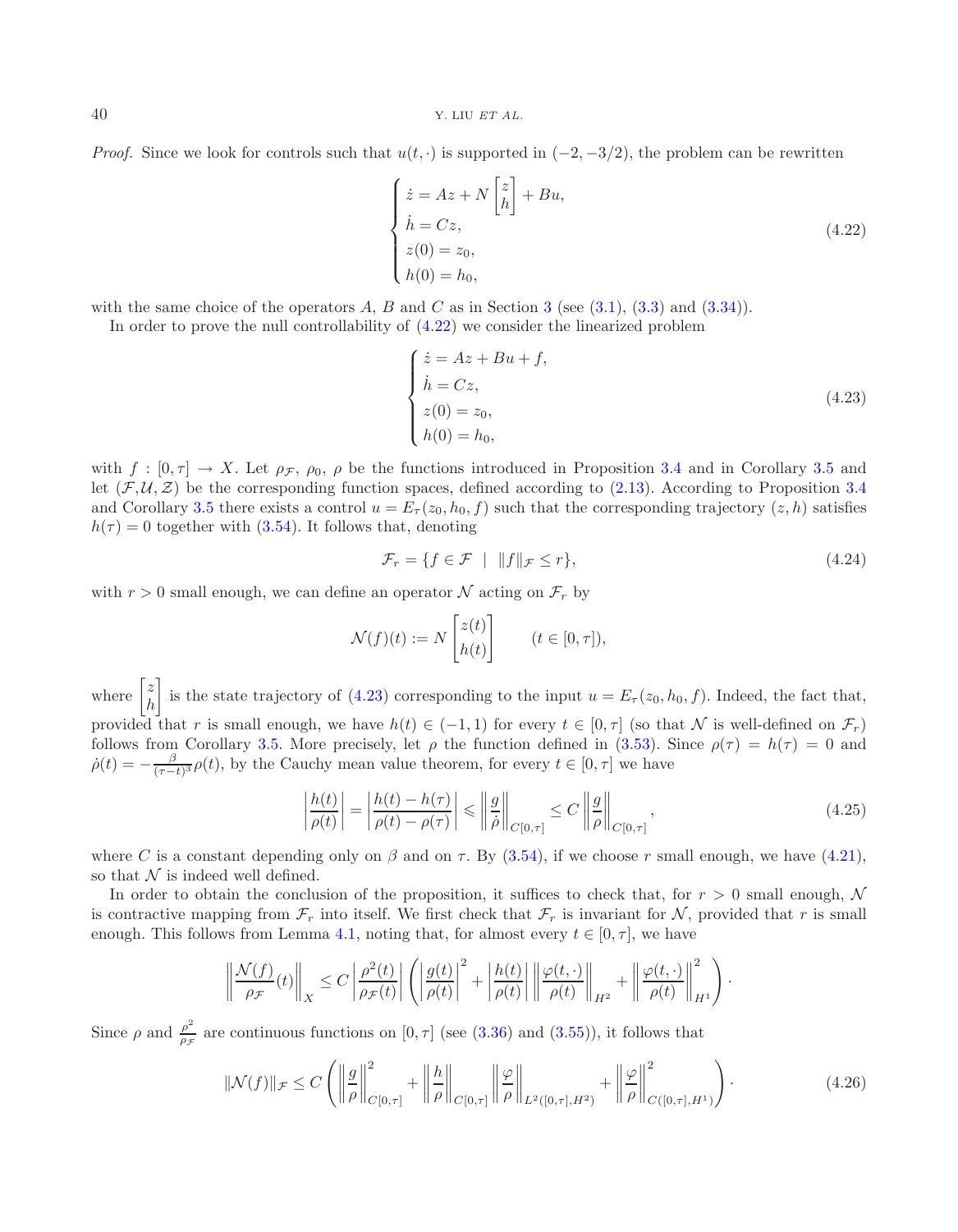Using  $(3.54)$ ,  $(4.19)$ ,  $(4.25)$  and  $(4.26)$ , it follows that

$$
\|\mathcal{N}(f)\|_{\mathcal{F}} \le Cr^2 \qquad (f \in \mathcal{F}_r),
$$

for some positive constant C. The last estimate implies indeed that N invariates  $\mathcal{F}_r$  for  $r > 0$  small enough.

We still have to show that N is contracting for r small enough. Using  $(4.10)$  it follows that there exists  $C > 0$ , independent of  $r > 0$ , such that the inequality

$$
\frac{1}{\rho_{\mathcal{F}}} \left\| \mathcal{N}(f_1) - \mathcal{N}(f_2) \right\|_{X} \le \frac{C\rho^2}{\rho_{\mathcal{F}}} \left( \frac{|h_1 - h_2|}{\rho} + \frac{|g_1 - g_2|}{\rho} \right) \left( \left\| \frac{\varphi_{1,yy}}{\rho} \right\|_{L^2} + \rho \left\| \frac{\varphi_1}{\rho} \right\|_{H^1}^2 + \left\| \frac{\varphi_2}{\rho} \right\|_{H^1} \right) + \frac{C\rho^2}{\rho_{\mathcal{F}}} \frac{|h_2| + |g_1|}{\rho} \left( \left\| \frac{\varphi_{1,yy} - \varphi_{2,yy}}{\rho} \right\|_{L^2} + \rho \left\| \frac{\varphi_1^2 - \varphi_2^2}{\rho^2} \right\|_{H^1} \right) \quad (f_1, \ f_2 \in \mathcal{F}_r), \quad (4.27)
$$

holds for  $t \in [0, \tau]$ . Integrating the last estimate on  $[0, \tau]$  and using [\(4.25\)](#page-20-2) it follows that there exists  $r^* > 0$  and a constant  $C > 0$ , not depending on  $r \in (0, r^*)$ , such that

$$
\|\mathcal{N}(f_1) - \mathcal{N}(f_2)\|_{\mathcal{F}} \le Cr\left(\left\|\frac{g_1 - g_2}{\rho}\right\|_{C[0,\tau]} + \left\|\frac{\varphi_{1,yy} - \varphi_{2,yy}}{\rho}\right\|_{L^2([0,\tau],L^2)} + \left\|\frac{\varphi_1 - \varphi_2}{\rho}\right\|_{C([0,\tau],H^1)}\right). \tag{4.28}
$$

<span id="page-21-1"></span>Since  $z = z_1 - z_2$ ,  $h = h_1 - h_2$  satisfy [\(3.35\)](#page-13-6), with  $z_0 = 0$ ,  $h_0 = 0$  and  $f = f_1 - f_2$ , we can use [\(3.54\)](#page-16-2) to obtain that N is indeed contracting on  $\mathcal{F}_r$ , provided that r is small enough.

As a consequence of the last proposition we obtain the following result:

<span id="page-21-0"></span>**Theorem 4.3.** *The system* [\(4.1\)](#page-17-0) *is locally null controllable in any time*  $\tau > 0$ *. More precisely, for every*  $\tau > 0$ *there exists*  $r > 0$  *such that every initial data*  $h_0, h_1, v_0$  *satisfying* 

$$
|h_0| + |h_1| + ||v_0||_{H_0^1(-2,1)} \le r, \qquad v_0(h_0) = h_1,
$$

*can be steered to rest by means of a control,*  $\hat{u} \in L^2([0, \tau], L^2(-2, -5/4))$ *. Moreover,*  $\hat{u}$  *can be chosen such that*  $h \in C[0, \tau]$  and

$$
-1 < h(t) < 1 \qquad (t \in [0, \tau]). \tag{4.29}
$$

*Proof.* According to Proposition [4.2,](#page-19-2) we can find  $u \in L^2(0, \tau; L^2(-2, -3/2))$  such that the solution of [\(4.8\)](#page-18-5) satisfies  $h \in C[0, \tau]$ , together with  $(4.29)$  and

$$
\varphi(\tau, \cdot) = 0, \qquad g(\tau) = h(\tau) = 0.
$$

Using the change of variables  $(4.2)$ , we obtain a controlled trajectory of the system  $(4.1)$ , which is vanishing for  $t = \tau$  and with a control  $\hat{u}$  such that

$$
\operatorname{supp}\hat{u}(t,\cdot)\subset(-2,\hat{a})\qquad(t\in[0,\tau]).
$$

It can be seen by  $(4.2)$  that

$$
\frac{2(\hat{a} - h(t))}{2 + h(t)} = \eta(t, \hat{a}) \le -\frac{3}{2}.
$$

This, combined with [\(4.29\)](#page-21-1) implies that  $\hat{a} \leq -\frac{5}{4}$ , which finishes the proof.

We are now in a position to prove our main result.